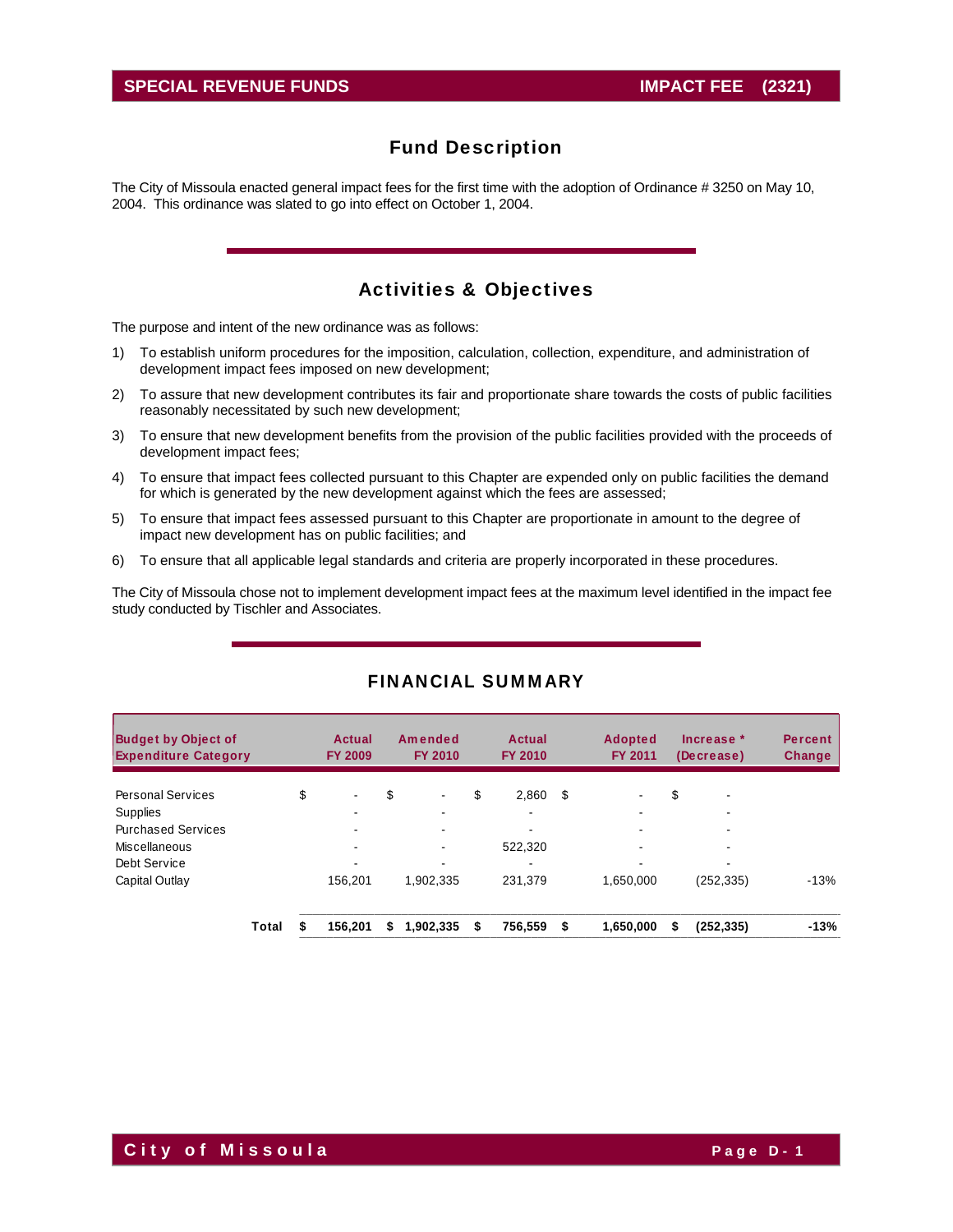### **SPECIAL REVENUE FUNDS PUBLIC ART (2365)**

### Fund Description

The goals of the public art fund are to develop a formal structure through which the creation, development and maintenance of public art may be realized. To further public accessibility to the arts through educational programs, dissemination of information, development of public art projects, development of public art funding sources and by serving an advisory/advocacy role with public art sponsors and media.

### Activities & Objectives

On July 1, 2003 the Public Art Ordinance #3221 went into effect. This Ordinance established a mechanism to fund and maintain public art within the City of Missoula. The Mayor is responsible for directing this program and has established a Public Art Committee that provides advice and recommendations on public art to the City Council. The Percent for Art Program focuses on both outside and inside, new and remodeled City owned public spaces. The art may serve a function, express a theme or commemorate an important person.

The Public Art Fund receives one percent (1%) of eligible construction costs of the City of Missoula's Capital Improvement projects (CIP) costing \$100,000 or more. The following are considered exemptions from the Percent for Art Program:

- a) Projects for water, storm-water or wastewater facility, except for office buildings;
- b) Street construction and repair, inclusive of the public right of way improvements, such as curb, sidewalk and traffic control facilities and landscaping; and maintenance projects.

These exemptions do not preclude the department from proposing and including funding for art in any of their projects. City departments are encouraged to include art to some degree in any of these exempted categories.

| <b>Budget by Object of</b><br><b>Expenditure Category</b> |       | Actual<br><b>FY 2009</b> |    | Amended<br><b>FY 2010</b> |    | Actual<br><b>FY 2010</b> |    | <b>Adopted</b><br><b>FY 2011</b> |    | Increase *<br>(Decrease) | <b>Percent</b><br><b>Change</b> |
|-----------------------------------------------------------|-------|--------------------------|----|---------------------------|----|--------------------------|----|----------------------------------|----|--------------------------|---------------------------------|
| <b>Personal Services</b>                                  |       | \$<br>$\sim$             | \$ | $\blacksquare$            | \$ | $\blacksquare$           | \$ | $\blacksquare$                   | \$ | $\overline{\phantom{0}}$ |                                 |
| Supplies                                                  |       | $\overline{\phantom{0}}$ |    |                           |    | -                        |    |                                  |    |                          |                                 |
| <b>Purchased Services</b>                                 |       | 2.072                    |    |                           |    | 264                      |    |                                  |    |                          |                                 |
| Miscellaneous                                             |       | 1,798                    |    | 50.000                    |    | $\overline{\phantom{0}}$ |    | 24.457                           |    | (25, 543)                | $-51%$                          |
| Debt Service                                              |       | 1,275                    |    |                           |    |                          |    | -                                |    |                          |                                 |
| Capital Outlay                                            |       | $\overline{\phantom{a}}$ |    | 5,354                     |    | 55.090                   |    | $\blacksquare$                   |    | (5, 354)                 | $-100%$                         |
|                                                           | Total | 5,146                    | £. | 55,354                    | S  | 55,354                   | £. | 24,457                           | S  | (30, 897)                | -56%                            |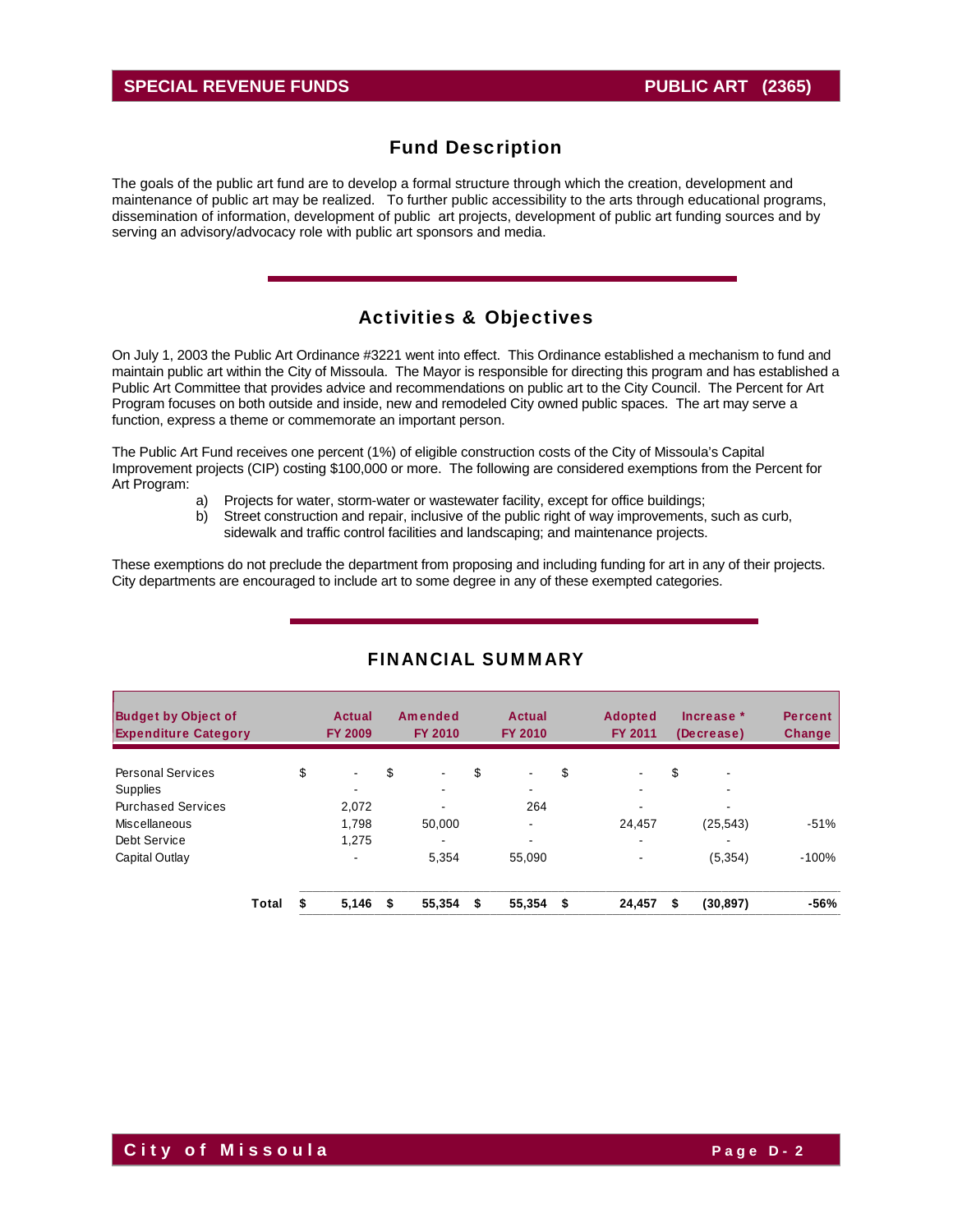The City has the authority to levy a special levy in addition to the All Purpose Levy for the costs of an employee health insurance plan. The City's health insurance plan is a self-insurance with the City paying claims costs up to a certain level. This fund received the tax revenues from the levy and transfers the funds to the general fund to offset the cost of health insurance.

# Activities & Objectives

Currently, the City of Missoula levies the dollar amount set by the caps, which is set at 13.01 mills. Additional dollars and mills are levied permissively under the 2372 Permissive Medical Levy Fund.

| <b>Budget by Object of</b><br><b>Expenditure Category</b> |       |    | Actual<br><b>FY 2009</b> | Amended<br><b>FY 2010</b> | Actual<br>FY 2010    | <b>Adopted</b><br><b>FY 2011</b> |    | Increase *<br>(Decrease) | <b>Percent</b><br><b>Change</b> |
|-----------------------------------------------------------|-------|----|--------------------------|---------------------------|----------------------|----------------------------------|----|--------------------------|---------------------------------|
| <b>Personal Services</b>                                  |       | \$ | $\blacksquare$           | \$<br>$\blacksquare$      | \$<br>$\blacksquare$ | \$                               | \$ | $\overline{\phantom{a}}$ |                                 |
| <b>Supplies</b>                                           |       |    | ۰.                       | -                         |                      | $\overline{\phantom{a}}$         |    | -                        |                                 |
| <b>Purchased Services</b>                                 |       |    |                          |                           |                      |                                  |    |                          |                                 |
| Miscellaneous                                             |       |    | 1,357,718                | 873.413                   | 873,413              | 1,188,338                        |    | 314,925                  | 36%                             |
| Debt Service                                              |       |    | -                        |                           | -                    | -                                |    | -                        |                                 |
| Capital Outlay                                            |       |    | ۰.                       | $\overline{\phantom{0}}$  |                      |                                  |    | ۰                        |                                 |
|                                                           | Total | S  | 1,357,718                | \$<br>873.413             | \$<br>873,413        | \$<br>1,188,338                  | S  | 314.925                  | 36%                             |

### FINANCIAL SUMMARY

**City of Missoula City of Missoula**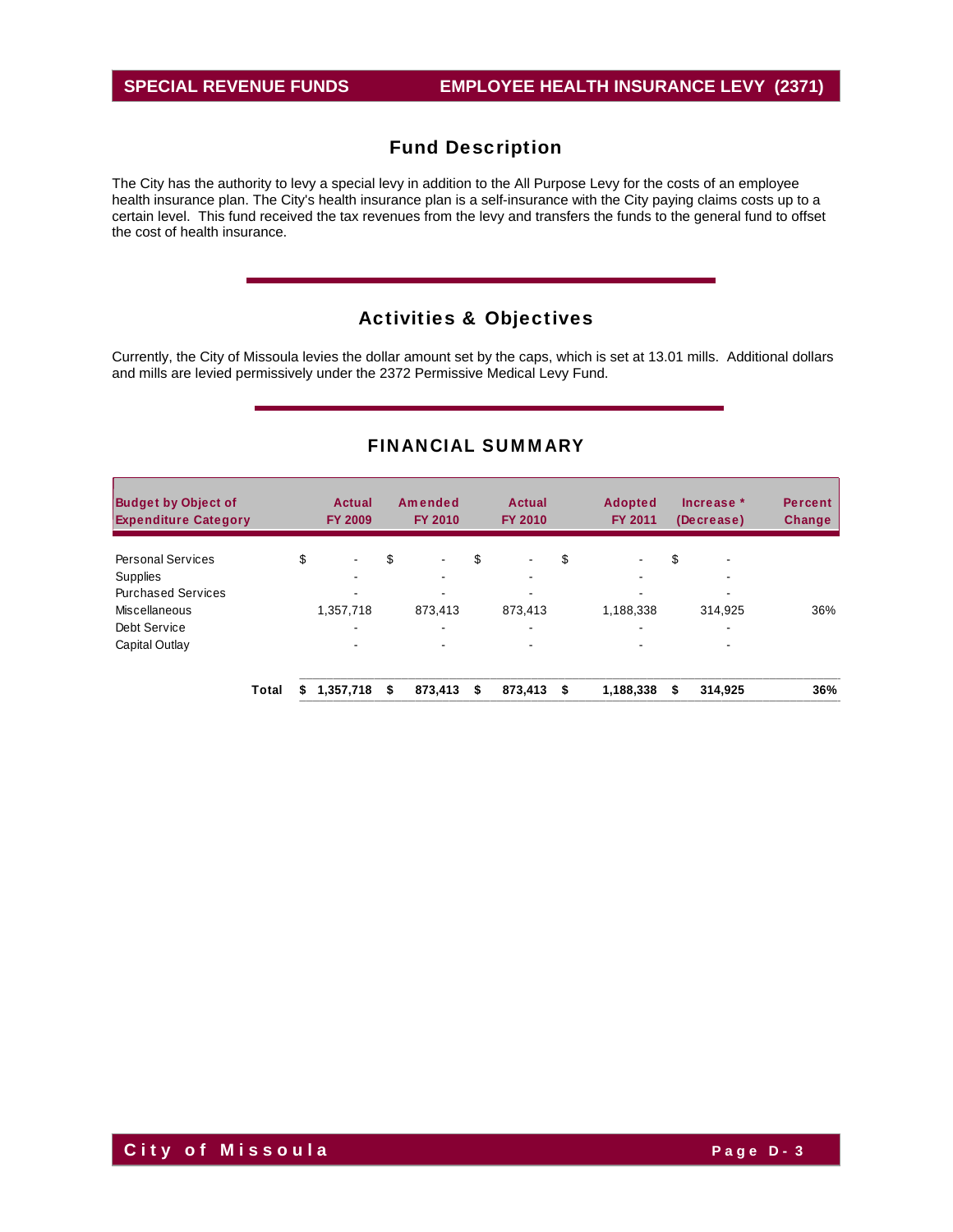The City has the authority to levy a special levy in addition to the All Purpose Levy for the costs of an employee health insurance plan. The City's health insurance plan is a self-insurance with the City paying claims costs up to a certain level. This fund received the tax revenues from the levy and transfers the funds to the general fund to offset the cost of health insurance.

# Activities & Objectives

The levy in FY11 is 18.41 mills compared with the FY10 levy of 18.98 mills.

| <b>Budget by Object of</b><br><b>Expenditure Category</b> |       | Actual<br><b>FY 2009</b> |    | Amended<br><b>FY 2010</b> | Actual<br><b>FY 2010</b> | <b>Adopted</b><br><b>FY 2011</b> | Increase *<br>(Decrease)            | <b>Percent</b><br><b>Change</b> |
|-----------------------------------------------------------|-------|--------------------------|----|---------------------------|--------------------------|----------------------------------|-------------------------------------|---------------------------------|
| <b>Personal Services</b><br>Supplies                      |       | \$<br>$\sim$             | \$ | $\blacksquare$            | \$<br>$\blacksquare$     | \$<br>٠.                         | \$<br>$\overline{\phantom{0}}$<br>٠ |                                 |
| <b>Purchased Services</b>                                 |       | 1,997,847                |    | 1,997,847                 | 1,997,847                | 1,997,847                        |                                     | $0\%$                           |
| Miscellaneous                                             |       | ۰                        |    |                           |                          | $\overline{\phantom{0}}$         | -                                   |                                 |
| Debt Service                                              |       | ۰                        |    | $\sim$                    | $\blacksquare$           |                                  | ۰                                   |                                 |
| Capital Outlay                                            |       |                          |    |                           |                          |                                  |                                     |                                 |
|                                                           | Total | 1,997,847                | S  | 1,997,847                 | \$<br>1,997,847          | \$<br>1,997,847                  | \$                                  | 0%                              |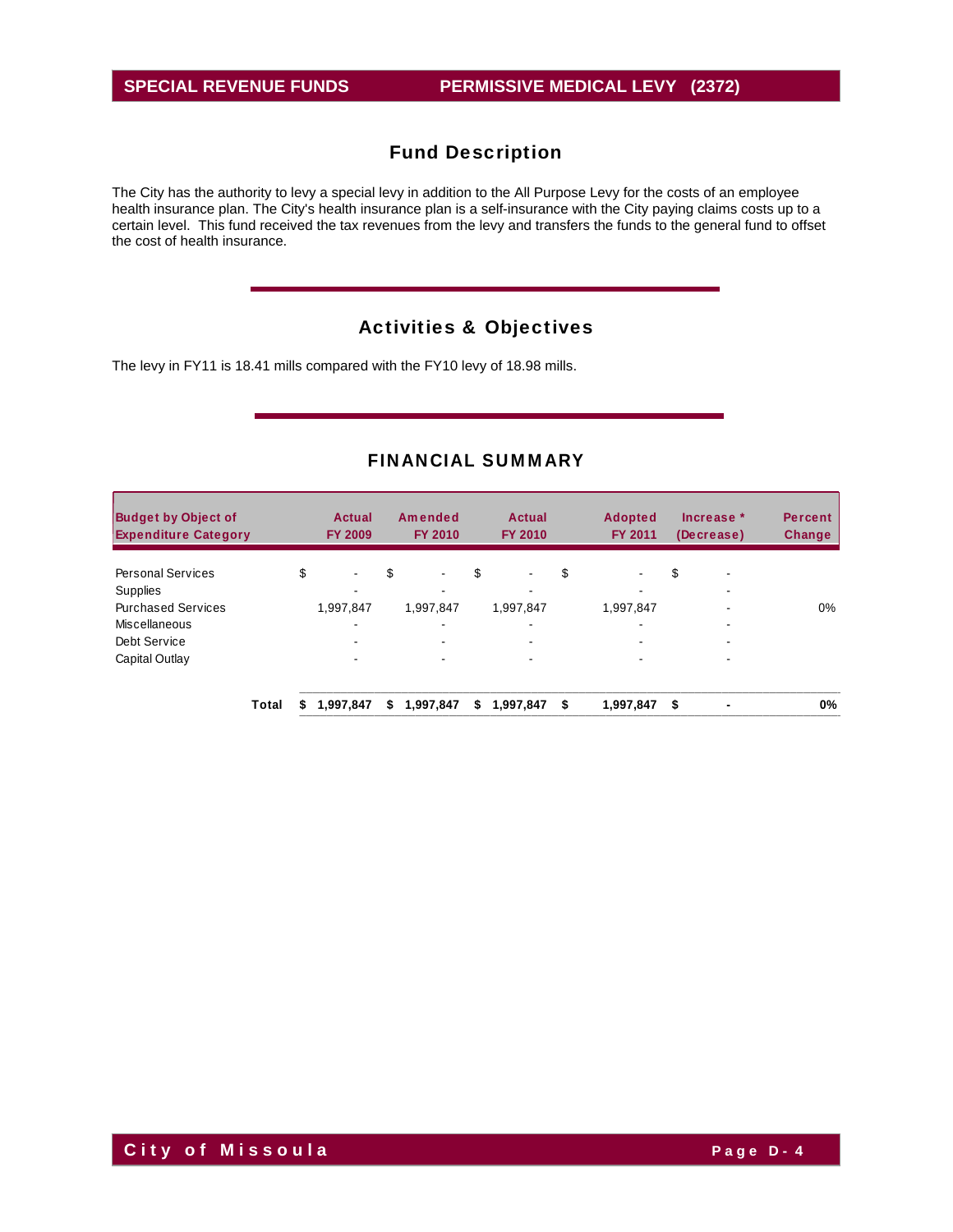The City adopted a 15 year non-exclusive franchise ordinance, Ordinance #3237, beginning on December 1, 2003 with Bresnan Communications covering the cable system in the Missoula Valley. The City will receive 5% of the gross revenues of Bresnan Communications plus twenty five cents per month per customer for capital equipment replacement and the development of a second government channel. The City adopted a similar ordinance with Cable Montana on March 7, 2005 with Ordinance#3278 covering the cable system up the Rattlesnake Valley. Cable Montana has since been acquired by Bresnan Communications as of July 1, 2005.

# Activities & Objectives

\$562,987 of franchise fees from Bresnan are projected and budgeted. The increase in Bresnan's remittances in the past was related primarily to market increases. The FY 11 budget assumes no growth.

Pursuant to a contract pending with the City, Missoula Community Access Television (MCAT) is budgeted to receive \$337,342 in FY 11.

|             |                                      | <b>FY 11</b> | FY 10     |
|-------------|--------------------------------------|--------------|-----------|
| 350 Account | Cable TV Negotiator/Consultant       | \$5,000      | \$5,000   |
| 370 Account | Travel to training workshops         | 1.000        | 1,000     |
| 380 Account | Training on new regulations          | 1,000        | 1,000     |
| 390 Account |                                      |              |           |
| 500 Account |                                      |              |           |
| 700 Account | <b>MCAT Operations Contribution</b>  | 337,342      | 337,342   |
| 820 Account | <b>Transfer to General Fund</b>      | 174,645      | 174,645   |
| 840 Account | Contingency – decided by Council     | 0            |           |
| 940 Account | Capital-Replacement & Second Channel | 50,000       | 38,000    |
|             | Total                                | 568.987      | \$556,987 |
|             |                                      |              |           |

### **OBJECTIVES:**

1. Monitor and take appropriate actions to implement any legislative changes to cable television regulations

| <b>Budget by Object of</b><br><b>Expenditure Category</b> |       | Actual<br><b>FY 2009</b> | Amended<br><b>FY 2010</b> |    | <b>Actual</b><br><b>FY 2010</b> | <b>Adopted</b><br>FY 2011 | Increase *<br>(Decrease) | <b>Percent</b><br>Change |
|-----------------------------------------------------------|-------|--------------------------|---------------------------|----|---------------------------------|---------------------------|--------------------------|--------------------------|
| <b>Personal Services</b>                                  |       | \$<br>$\blacksquare$     | \$<br>۰                   | \$ | $\blacksquare$                  | \$<br>$\blacksquare$      | \$                       |                          |
| <b>Supplies</b>                                           |       |                          |                           |    |                                 | $\overline{\phantom{0}}$  |                          |                          |
| <b>Purchased Services</b>                                 |       | 4.875                    | 27.940                    |    | 27.940                          | 7.000                     | (20, 940)                | $-75%$                   |
| Miscellaneous                                             |       | 500.128                  | 538.262                   |    | 542.240                         | 511.987                   | (26, 275)                | $-5%$                    |
| Debt Service                                              |       | -                        |                           |    | $\,$                            | $\overline{\phantom{0}}$  | -                        |                          |
| Capital Outlay                                            |       | 31,079                   | 38,000                    |    | 34,022                          | 50,000                    | 12.000                   | 32%                      |
|                                                           | Total | 536.082                  | \$<br>604.203             | S  | 604,203                         | \$<br>568.987             | \$<br>(35, 216)          | -6%                      |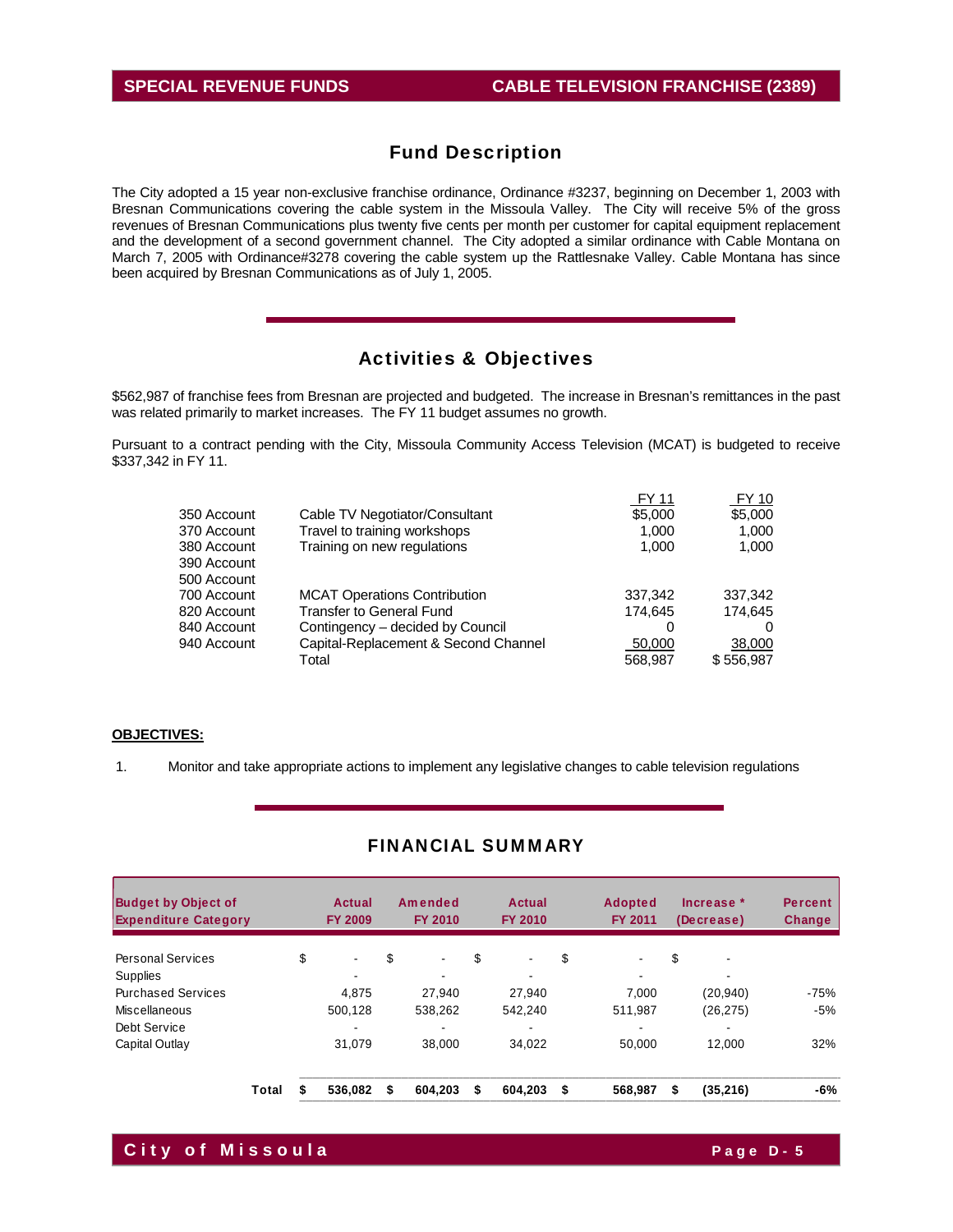Pursuant to Section 44-12-206 Montana Codes Annotated the City is entitled to receive property, money from sales of seized property, cash payments resulting from Justice of the Peace verdicts, and seized cash from drug related crimes provided that it has a Drug Forfeiture Fund. Money received in this fund has to be spent on drug related expenditures.

# Activities & Objectives

- 1. To support enforcement of drug laws within the Missoula community as well as providing drug-related training to department personnel.
- 2. Possible Equipment and Capital purchase could include:

| Vehicle(s)               |          |
|--------------------------|----------|
| <b>Computer Software</b> |          |
| Surveillance Equipment   |          |
| K <sub>9</sub> Program   |          |
| SWAT training            |          |
| SWAT equipment           |          |
| Digital Camera(s)        |          |
| Purchase of Evidence     |          |
| Drug Training            |          |
| Total                    | \$78,000 |

| <b>Budget by Object of</b><br><b>Expenditure Category</b> |       | Actual<br><b>FY 2009</b> |    | Amended<br><b>FY 2010</b> |    | Actual<br><b>FY 2010</b> |    | <b>Adopted</b><br><b>FY 2011</b> |    | Increase *<br>(Decrease) | <b>Percent</b><br>Change |
|-----------------------------------------------------------|-------|--------------------------|----|---------------------------|----|--------------------------|----|----------------------------------|----|--------------------------|--------------------------|
| <b>Personal Services</b>                                  |       | \$<br>$\sim$             | \$ | $\blacksquare$            | \$ | $\blacksquare$           | \$ |                                  | \$ | -                        |                          |
| <b>Supplies</b>                                           |       | 18.076                   |    | 11,000                    |    | 14.233                   |    | 11,000                           |    | -                        | $0\%$                    |
| <b>Purchased Services</b>                                 |       | 14.684                   |    | 22.000                    |    | 13.946                   |    | 22,000                           |    | ۰                        | $0\%$                    |
| Miscellaneous                                             |       | 4.750                    |    | 30.000                    |    | $\overline{\phantom{a}}$ |    | 30.000                           |    |                          | $0\%$                    |
| Debt Service                                              |       |                          |    | $\blacksquare$            |    | $\,$                     |    | ۰                                |    | -                        |                          |
| Capital Outlay                                            |       | 3.725                    |    | 17.521                    |    | 52.342                   |    | 15.000                           |    | (2,521)                  | $-14%$                   |
|                                                           | Total | 41,235                   | S  | 80,521                    | S  | 80,521                   | S  | 78,000                           | S  | (2,521)                  | $-3%$                    |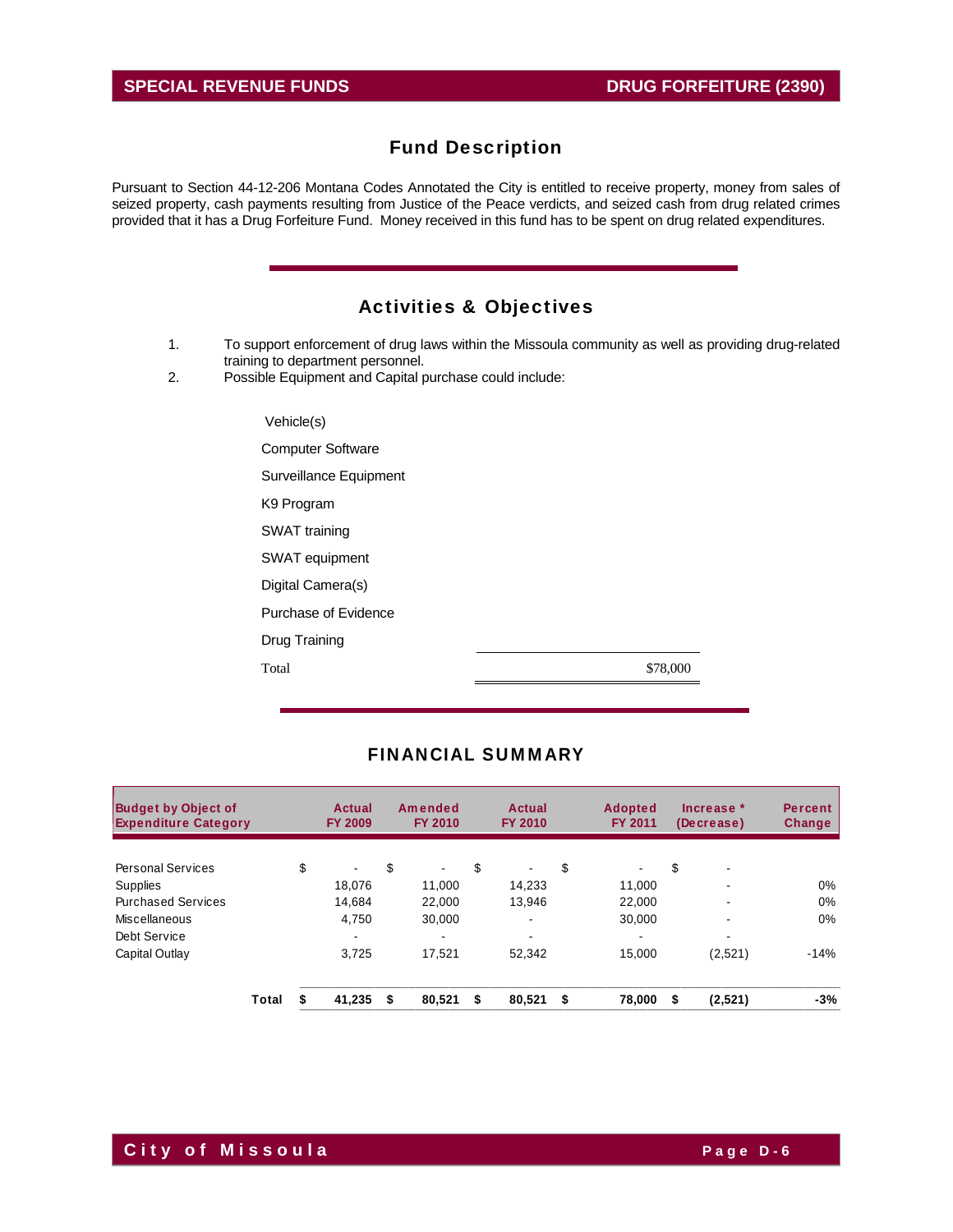This fund is to aid qualified landlords for rehabilitation work, in an effort to improve the rental housing stock in Missoula. In addition, this fund will be used to assist low to moderate income individuals.

# Activities & Objectives

The program income appropriations will be used to provide assistance to low and moderate income persons under the State of Montana CDBG Program Income Guidelines.

| <b>Budget by Object of</b><br><b>Expenditure Category</b> |       | Actual<br><b>FY 2009</b> | Amended<br><b>FY 2010</b> |    | <b>Actual</b><br><b>FY 2010</b> |    | <b>Adopted</b><br><b>FY 2011</b> |    | Increase *<br>(Decrease) | <b>Percent</b><br>Change |
|-----------------------------------------------------------|-------|--------------------------|---------------------------|----|---------------------------------|----|----------------------------------|----|--------------------------|--------------------------|
| <b>Personal Services</b>                                  |       | \$                       | \$                        | \$ |                                 | \$ |                                  | \$ |                          |                          |
| Supplies                                                  |       | -                        | -                         |    | -                               |    | -                                |    | $\overline{\phantom{0}}$ |                          |
| <b>Purchased Services</b>                                 |       |                          | 3,600                     |    |                                 |    | 50,000                           |    | 46.400                   | 1289%                    |
| Miscellaneous                                             |       |                          |                           |    |                                 |    | ۰                                |    | ۰                        |                          |
| Debt Service                                              |       | $\,$                     |                           |    | -                               |    | ۰                                |    | $\overline{\phantom{0}}$ |                          |
| Capital Outlay                                            |       | -                        |                           |    | -                               |    |                                  |    |                          |                          |
|                                                           | Total | ۰                        | \$<br>3,600               | S  | $\blacksquare$                  | S  | 50,000                           | S  | 46,400                   | 1289%                    |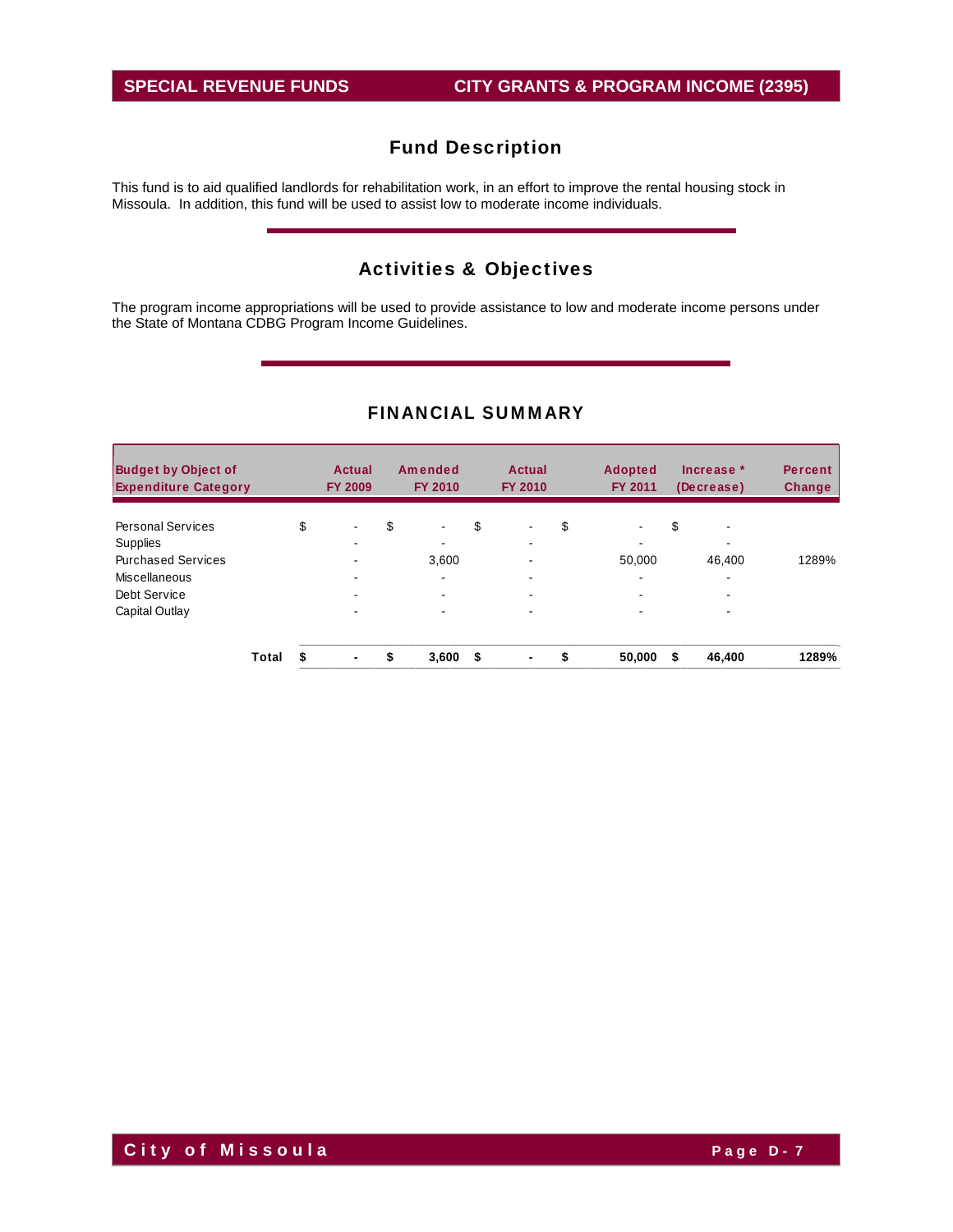The City, through the Uniform Building Code (UBC) has the authority to levy a special assessment on property where a building on the property has been declared a danger in need of abatement. The UBC requires that a separate fund be established to account for the costs of steps taken to abate a danger or demolish a building. The City Council may then levy a special assessment upon this property to recover its costs. This fund receives advances from the general fund to do the demolition, collects the lien assessment, and returns the money back to the general fund after collection of the assessment.

### Activities & Objectives

\$15,000 is appropriated in possible abatements. Advances come from the general fund and after collection of assessments, the money will be returned to the general fund.

| <b>Budget by Object of</b><br><b>Expenditure Category</b> |       |    | Actual<br><b>FY 2009</b> | Amended<br><b>FY 2010</b> | Actual<br><b>FY 2010</b>       |    | <b>Adopted</b><br><b>FY 2011</b> |    | Increase *<br>(Decrease) | <b>Percent</b><br><b>Change</b> |
|-----------------------------------------------------------|-------|----|--------------------------|---------------------------|--------------------------------|----|----------------------------------|----|--------------------------|---------------------------------|
| <b>Personal Services</b>                                  |       | \$ | ۰                        | \$<br>$\blacksquare$      | \$<br>$\overline{\phantom{a}}$ | \$ |                                  | \$ | $\overline{\phantom{0}}$ |                                 |
| <b>Supplies</b>                                           |       |    | ۰.                       | ۰.                        |                                |    | $\overline{\phantom{a}}$         |    | ۰.                       |                                 |
| <b>Purchased Services</b>                                 |       |    |                          |                           |                                |    |                                  |    | -                        |                                 |
| Miscellaneous                                             |       |    |                          | 15,000                    |                                |    | 15.000                           |    | -                        | $0\%$                           |
| Debt Service                                              |       |    | ٠                        | ۰.                        |                                |    | $\overline{\phantom{a}}$         |    | ۰                        |                                 |
| Capital Outlay                                            |       |    | ۰                        |                           | -                              |    | $\overline{\phantom{0}}$         |    | $\overline{\phantom{0}}$ |                                 |
|                                                           | Total | S  | ٠                        | \$<br>15,000              | \$<br>$\blacksquare$           | S  | 15,000                           | S. | $\blacksquare$           | 0%                              |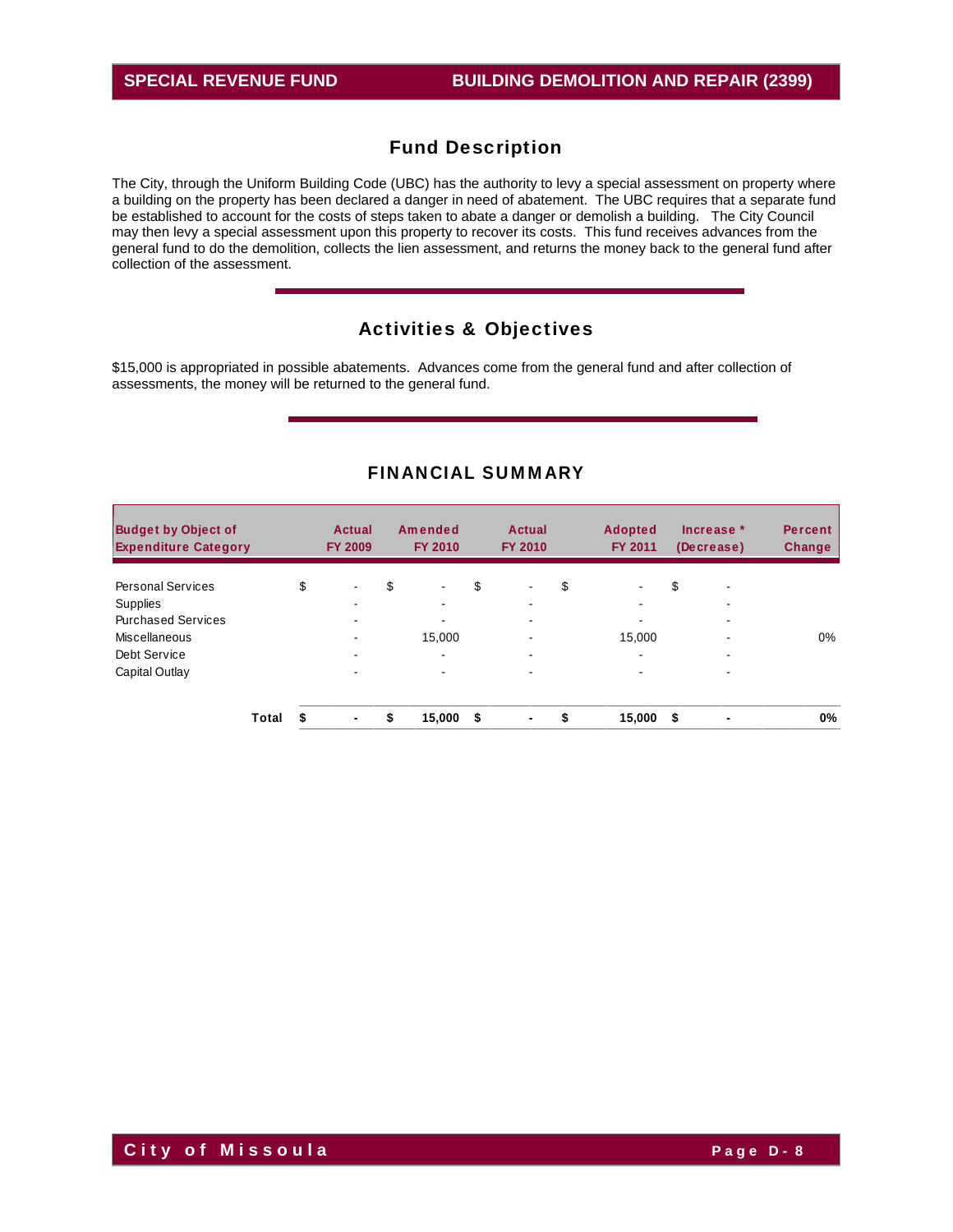The purpose of this fund is to pay 90% of the utility bills for the City's street lighting districts. The City assesses itself for 10% of this utility cost to handle the additional lighting needed at intersections.

# Activities & Objectives

Property owners in the City's street lighting districts are assessed each year for the cost of the utility bills for operating the lights in the districts.

| <b>Budget by Object of</b><br><b>Expenditure Category</b> |       | <b>Actual</b><br><b>FY 2009</b> |    | Amended<br><b>FY 2010</b> | <b>Actual</b><br><b>FY 2010</b> | <b>Adopted</b><br><b>FY 2011</b> |      | Increase *<br>(Decrease) | <b>Percent</b><br>Change |
|-----------------------------------------------------------|-------|---------------------------------|----|---------------------------|---------------------------------|----------------------------------|------|--------------------------|--------------------------|
| <b>Personal Services</b>                                  |       | \$<br>۰                         | \$ | $\sim$                    | \$<br>$\blacksquare$            | \$<br>$\blacksquare$             | \$   | -                        |                          |
| <b>Supplies</b>                                           |       |                                 |    |                           | -                               | -                                |      |                          |                          |
| <b>Purchased Services</b>                                 |       | 281,537                         |    | 361.378                   | 297.597                         | 361,378                          |      |                          | 0%                       |
| Miscellaneous                                             |       |                                 |    | $\blacksquare$            | $\overline{\phantom{0}}$        | $\blacksquare$                   |      |                          |                          |
| Debt Service                                              |       |                                 |    | $\blacksquare$            | $\overline{\phantom{a}}$        | ۰                                |      | -                        |                          |
| Capital Outlay                                            |       | ۰.                              |    |                           | $\overline{\phantom{0}}$        | -                                |      |                          |                          |
|                                                           | Total | 281.537                         | S  | 361,378                   | \$<br>297,597                   | \$<br>361,378                    | - \$ |                          | 0%                       |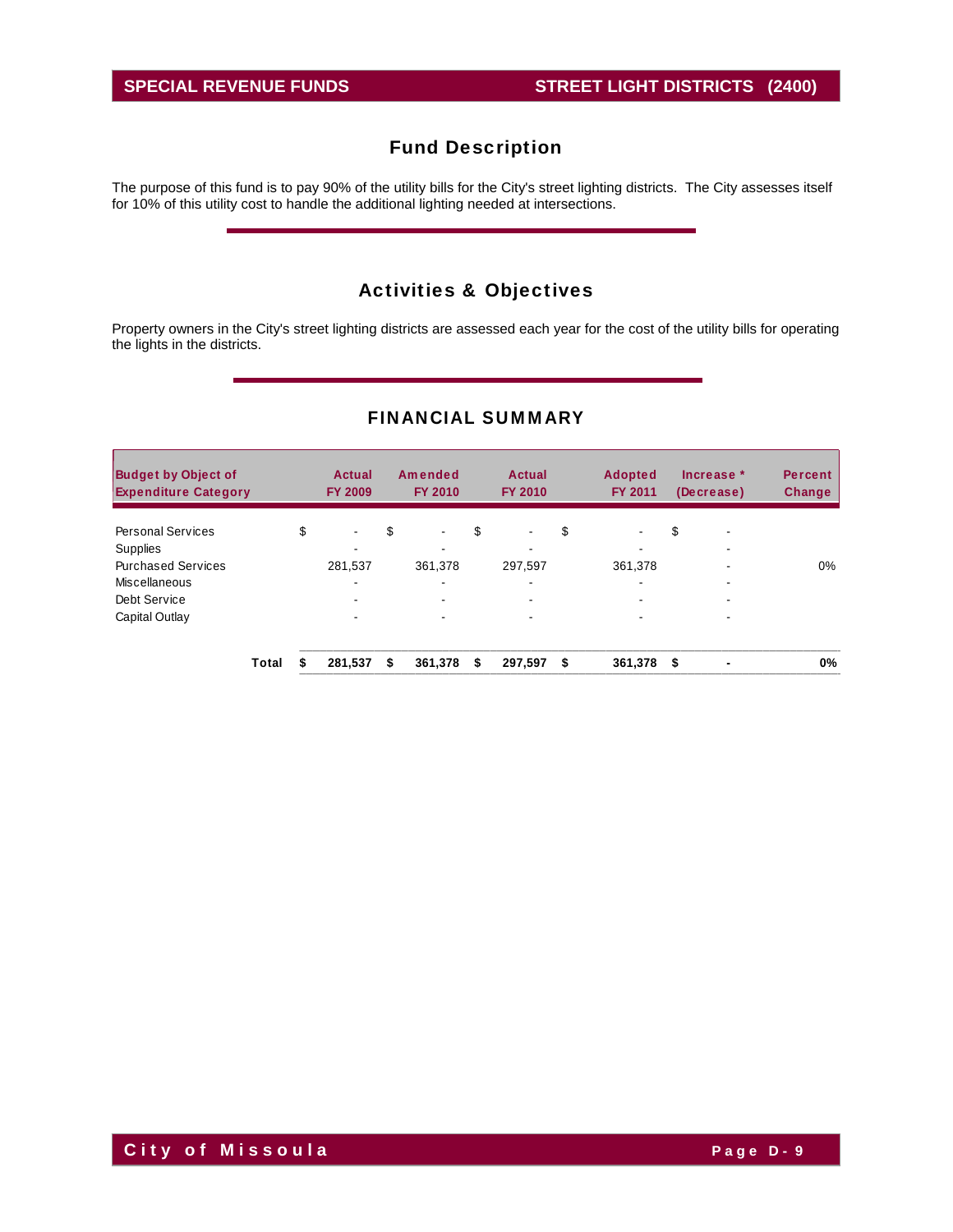The purpose of this fund is to pay for the services associated with the maintenance and care of Street Maintenance District #1. These services include weekly flushing of the streets and pickup of street rubbish from containers within the right-of-way

# Activities & Objectives

The costs associated with this district are actually expended out of the General Fund. Annually the assessments collected by this fund are transferred into the General Fund to offset those costs.

| <b>Budget by Object of</b><br><b>Expenditure Category</b> |       | Actual<br><b>FY 2009</b> | Amended<br><b>FY 2010</b> | Actual<br><b>FY 2010</b>       | <b>Adopted</b><br><b>FY 2011</b> | Increase *<br>(Decrease) | <b>Percent</b><br><b>Change</b> |
|-----------------------------------------------------------|-------|--------------------------|---------------------------|--------------------------------|----------------------------------|--------------------------|---------------------------------|
| <b>Personal Services</b>                                  |       | \$<br>٠                  | \$<br>$\blacksquare$      | \$<br>$\overline{\phantom{0}}$ | \$<br>$\blacksquare$             | \$<br>$\blacksquare$     |                                 |
| <b>Supplies</b>                                           |       |                          |                           |                                |                                  | ۰                        |                                 |
| <b>Purchased Services</b>                                 |       | 7,551                    | ۰.                        | 14.675                         | 21,288                           | 21,288                   |                                 |
| Miscellaneous                                             |       | 55,265                   | 48.569                    | 31.113                         | 27,281                           | (21, 288)                | $-44%$                          |
| Debt Service                                              |       | ۰.                       | ۰.                        | ۰.                             | $\overline{\phantom{a}}$         | ۰                        |                                 |
| Capital Outlay                                            |       | ۰                        | -                         |                                |                                  |                          |                                 |
|                                                           | Total | 62.816                   | \$<br>48,569              | \$<br>45,788                   | \$<br>48,569                     | \$                       | 0%                              |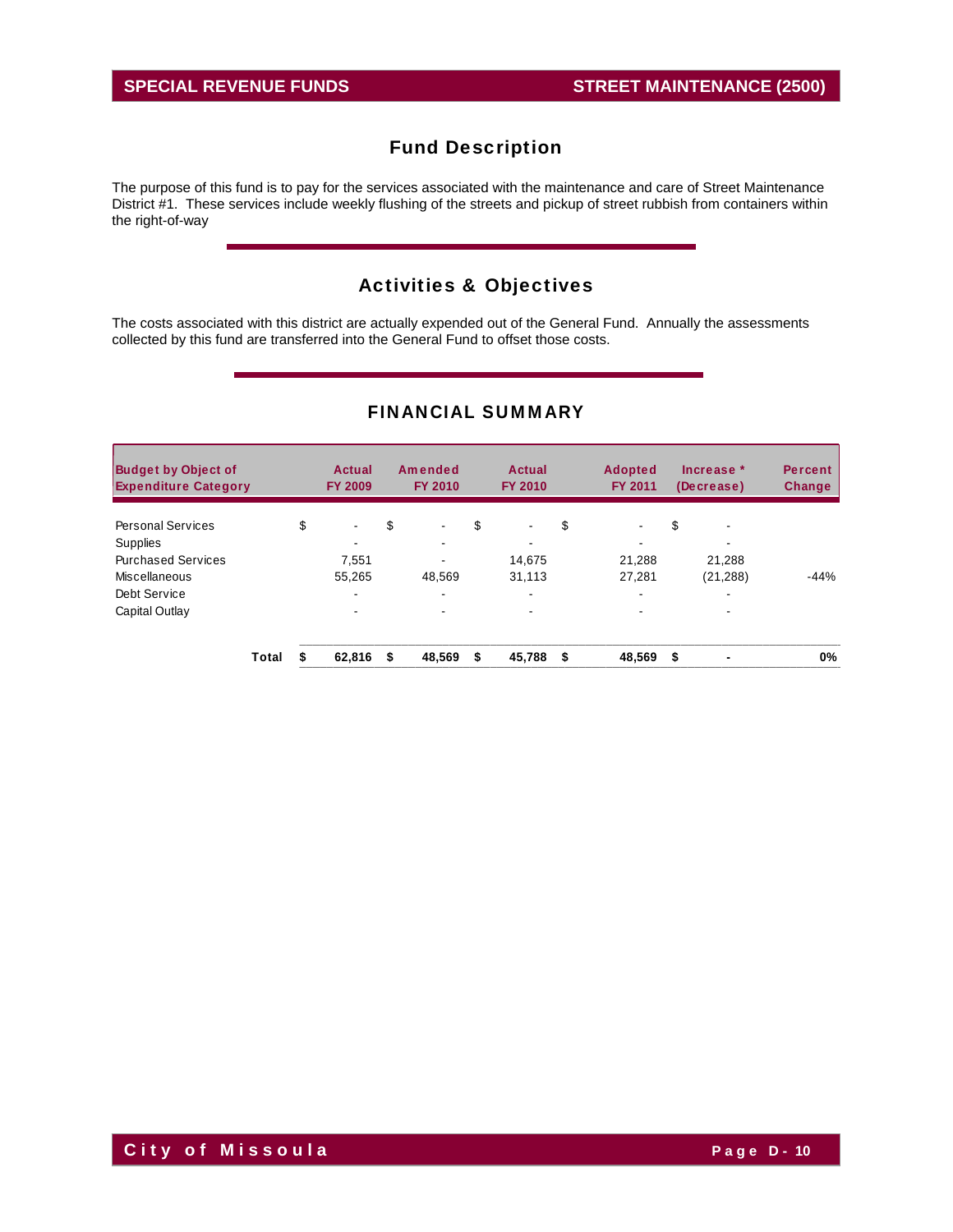The purpose of this fund is to pay for the services associated with the maintenance and care of Russell Park West. These services include electric costs associated with the well, mowing, irrigation repair, trash pickup and trimming.

# Activities & Objectives

The costs associated with this park are actually expended out of the General Fund. Annually the assessments collected by this fund are transferred into the General Fund to offset those costs. This fund will no longer be used due to the creation of a citywide park district.

| <b>Budget by Object of</b><br><b>Expenditure Category</b> |       | Actual<br><b>FY 2009</b> |    | Amended<br><b>FY 2010</b> |    | Actual<br><b>FY 2010</b> |    | <b>Adopted</b><br><b>FY 2011</b> |      | Increase *<br>(Decrease) | <b>Percent</b><br><b>Change</b> |
|-----------------------------------------------------------|-------|--------------------------|----|---------------------------|----|--------------------------|----|----------------------------------|------|--------------------------|---------------------------------|
| <b>Personal Services</b>                                  |       | \$<br>$\sim$             | \$ | $\blacksquare$            | \$ | $\blacksquare$           | \$ |                                  | \$   | $\overline{\phantom{a}}$ |                                 |
| <b>Supplies</b>                                           |       | ۰                        |    |                           |    | ۰                        |    | $\overline{\phantom{0}}$         |      | $\overline{\phantom{a}}$ |                                 |
| <b>Purchased Services</b>                                 |       |                          |    |                           |    | $\,$                     |    |                                  |      | $\blacksquare$           |                                 |
| Miscellaneous                                             |       | 2,932                    |    | 3.380                     |    | 3.380                    |    | 3,380                            |      | ۰                        | $0\%$                           |
| Debt Service                                              |       | ۰                        |    | $\sim$                    |    |                          |    | $\overline{\phantom{a}}$         |      |                          |                                 |
| Capital Outlay                                            |       | $\blacksquare$           |    | $\blacksquare$            |    | $\,$                     |    | $\blacksquare$                   |      | $\overline{\phantom{0}}$ |                                 |
|                                                           | Total | 2,932                    | S  | 3,380                     | S  | 3,380                    | S. | 3,380                            | - \$ |                          | 0%                              |

### FINANCIAL SUMMARY

**City of Missoula City of Missoula**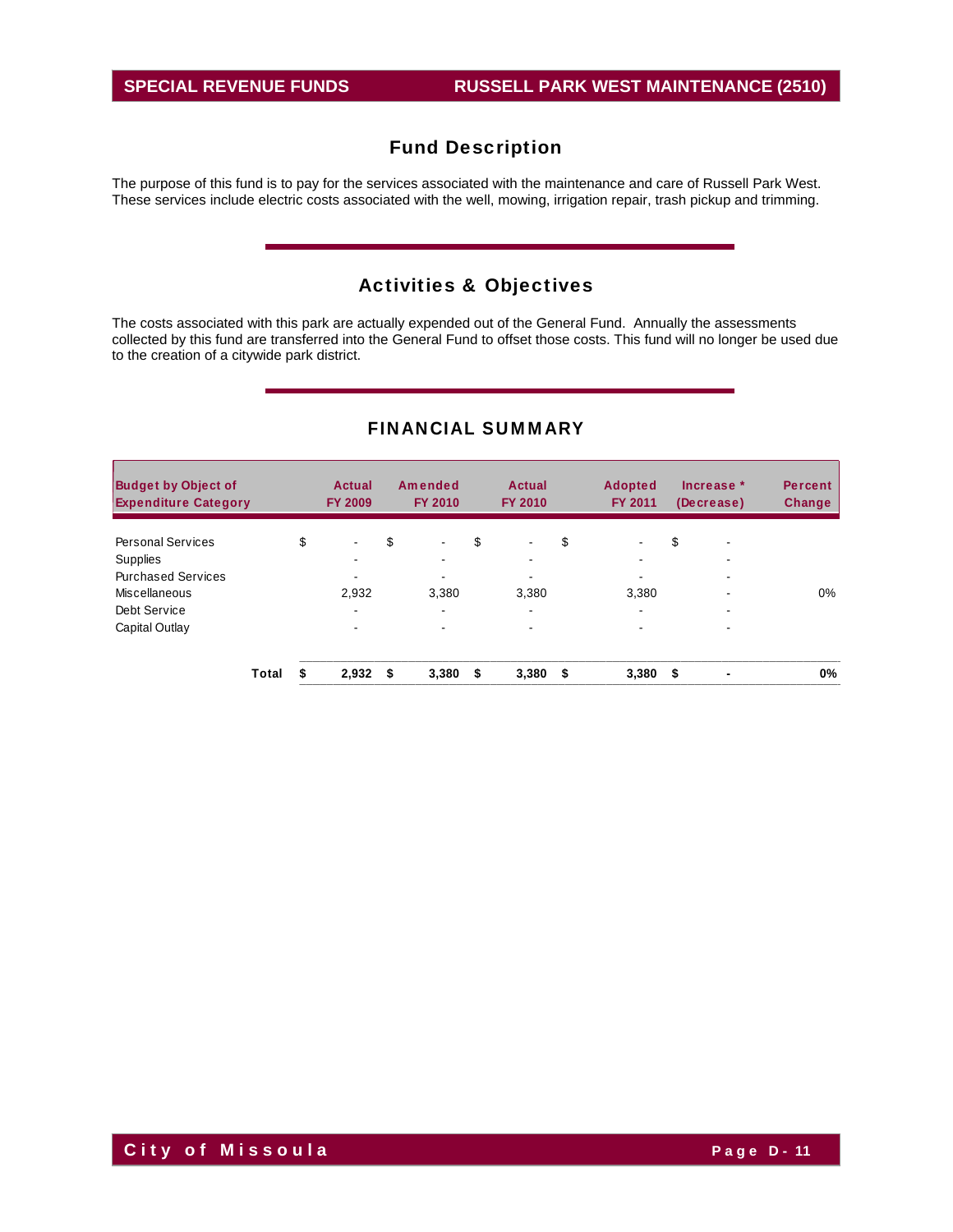The purpose of this fund is to pay for the services associated with the maintenance and care of Willowwood Park. These services include water charges, mowing, irrigation repair, snow removal, trash pickup and trimming.

# Activities & Objectives

The costs associated with this park are actually expended out of the General Fund. Annually the assessments collected by this fund are transferred into the General Fund to offset those costs. This fund will no longer be used due to the creation of a citywide park district.

| <b>Budget by Object of</b><br><b>Expenditure Category</b> |       | <b>Actual</b><br><b>FY 2009</b> | Amended<br><b>FY 2010</b> | <b>Actual</b><br><b>FY 2010</b> |     | <b>Adopted</b><br><b>FY 2011</b> |    | Increase *<br>(Decrease) | <b>Percent</b><br><b>Change</b> |
|-----------------------------------------------------------|-------|---------------------------------|---------------------------|---------------------------------|-----|----------------------------------|----|--------------------------|---------------------------------|
| Personal Services                                         |       | \$<br>$\sim$                    | \$<br>$\blacksquare$      | \$<br>$\blacksquare$            | \$  | $\blacksquare$                   | \$ | $\,$                     |                                 |
| Supplies                                                  |       | ۰                               | ۰                         | $\overline{\phantom{a}}$        |     |                                  |    |                          |                                 |
| <b>Purchased Services</b>                                 |       | $\blacksquare$                  | ۰                         | ٠                               |     |                                  |    | $\overline{\phantom{0}}$ |                                 |
| Miscellaneous                                             |       | 2.434                           | 3.866                     | 3.866                           |     | 2.434                            |    | (1, 432)                 | $-37%$                          |
| Debt Service                                              |       | $\blacksquare$                  | ۰                         | $\blacksquare$                  |     | $\blacksquare$                   |    | $\overline{\phantom{0}}$ |                                 |
| Capital Outlay                                            |       | $\blacksquare$                  | ٠                         | $\blacksquare$                  |     |                                  |    |                          |                                 |
|                                                           | Total | 2,434                           | \$<br>3,866               | \$<br>3,866                     | -\$ | 2,434                            | S  | (1, 432)                 | $-37%$                          |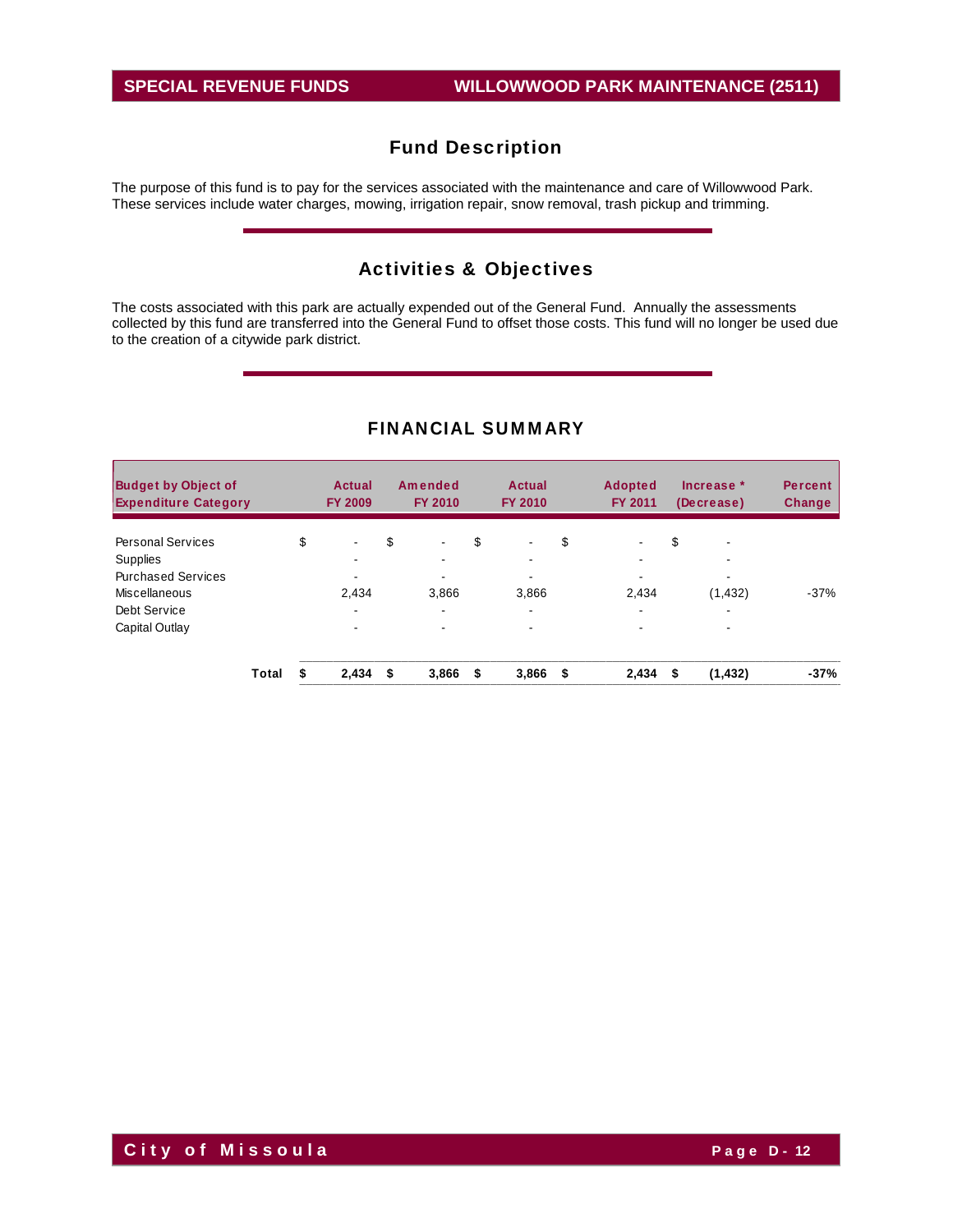# Program Description

This program encompasses a City-wide road district entitled "CITY OF MISSOULA ROAD DISTRICT NUMBER 1" designed to maintain the current level of service as provided to all city residents. An assessment will be established for the purpose of funding and/or financing costs associated with providing services including but not limited to: (1) maintenance, repair, replacement, upkeep, installation, improvement, operational enhancement, construction, reconstruction, acquisition of right-of-way and/or (2) implementation of measures required to maintain public health and safety or meet legal or regulatory requirements, and/or (3) purchasing, replacing, and/or maintaining equipment, tools or vehicles used to carry out the functions described herein, and/or (4) any other functions and/or labor, supplies, and/or materials necessary for management and maintenance of City-owned facilities, lands and equipment's under the responsibility and care of the City of Missoula Public Works Department's Street, Engineering, and Vehicle Maintenance divisions including but not limited to: streets, alleys, driveways, alley approaches, sidewalks, curbs and gutters, medians, boulevards, lighting, parking lots, support facilities, public amenities, storm water facilities, traffic control inclusive of traffic signals, signs, and pavement markings, and other public facilities located in the public right-of-way and/or within public easements; and providing for other matters properly relating thereto.

The Street Maintenance Division has the responsibility for maintaining the convenience and insuring the safety of the public streets, alleys, and public rights-of-way for the use by the public. The Division provides for this responsibility by implementing programs for street cleaning; leaf pickup and removal; street patching and major maintenance; snow and ice control; storm water drainage facility maintenance; alley grading; reconstruction of streets; maintenance of state routes within the City; major street construction projects; and other projects for other departments and the community in general.

# City Strategic Goals & Department's Implementation Strategy

The City Administration established a set of Strategic Goals for city government. Listed below are the Administration's goals, followed by the methods by which the Street Maintenance Division is striving to fulfill the Administration's goals. This new city-wide road district is designed to insure that the following goals and objectives are met.

#### **Goal 1 – Organizational Management –** *Sustain and enhance our ability to be an efficient, effective, accountable, responsive and respected City Organization.*

- Continue implementation of the first phases of the Maintenance Management System (MMS).
- Increase maintenance crews to compensate for annexations to improve and maintain service levels.
- Implement and use new maintenance management software for tracking all Street Division maintenance activities and developing preventive maintenance schedules for drainage on sumps and storm drain systems.
- Maintain City streets to the best of our ability, within the constraints of the budget provided.

#### **Goal 2 – Community Livability –** *As a community we promote a safe, healthy, economically and environmentally sustainable Missoula.*

- Continue to seek cheaper alternatives for disposal and recycle of construction materials.
- Continue to seek better, more efficient and effective ways to serve the public.
- Maintain required temporary patching when necessary to insure public safety, especially during the colder months when permanent patching cannot be done.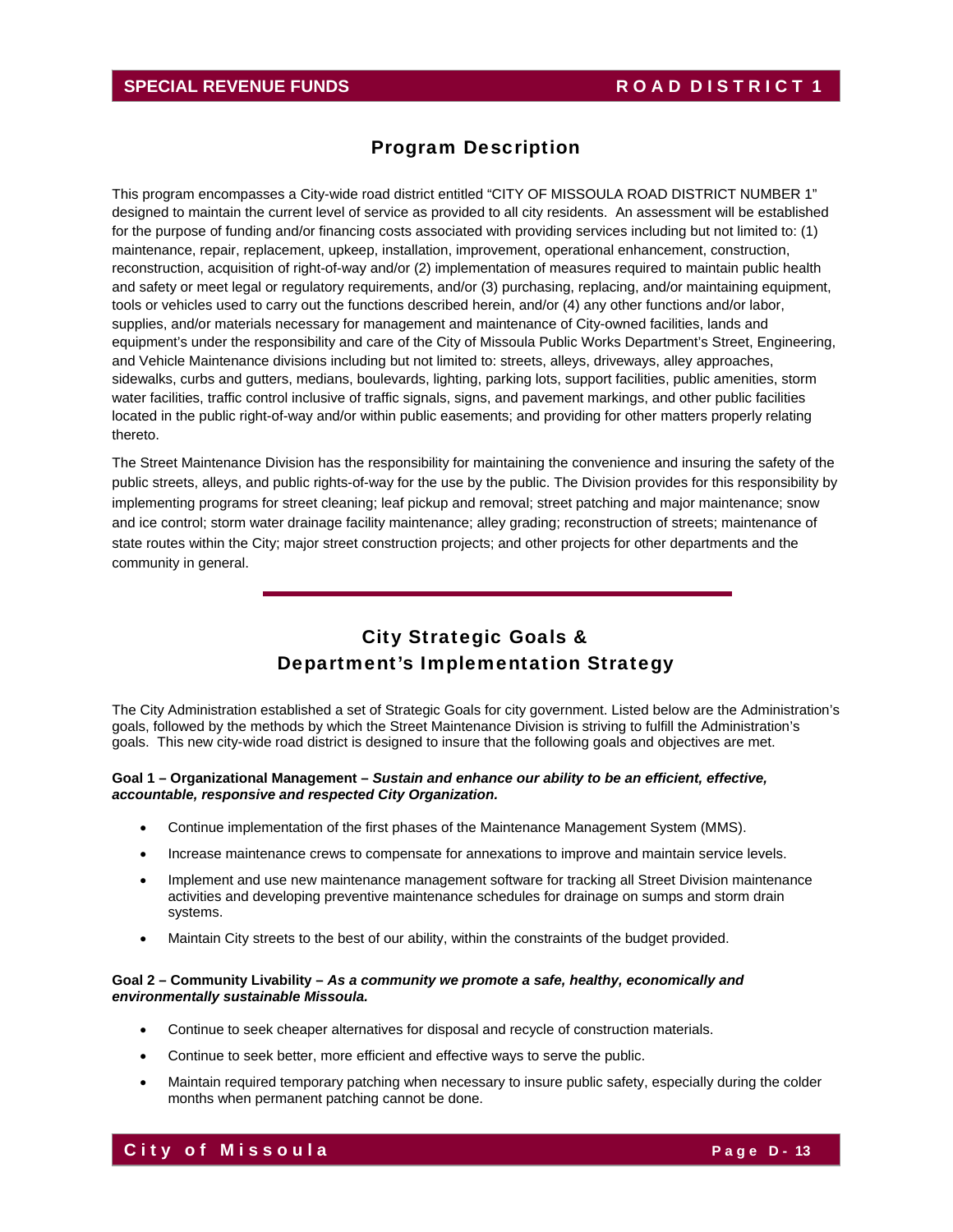### **SPECIAL REVENUE FUNDS** ROAD DISTRICT 1

 Provide sweeping and snow and ice control services on State routes and City streets to enhance public safety, clean air and water.

#### **Goal 3 – Community Involvement –** *We encourage citizen involvement and ownership in our community.*

 Continue to readily accept requests for service, suggestions, and complaints from the public in an ongoing effort to improve our operations and maintain efficiency.

### Goals & Objectives

- In FY11, allocate \$60,000 of the annual assessment to mitigate costs associated with owner-occupied residential sidewalk, curb, and gutter installation and/or repair when such improvements are ordered in by the City. Within three months of adoption of the Fiscal Year 2011 budget, the City Administration shall present to Council for approval a plan that includes alternatives for utilizing Road District assessments on sidewalk, curb, and gutter installations.
- Continue to maintain and upgrade Division facilities and equipment.
- Manage construction materials stored at north side stockpile site.
- Seek to continue to upgrade older equipment in the inventory and look to incorporate more modern types of machinery into the Division.
- Increase maintenance crews to compensate for annexations to improve and maintain service levels.
- Continue to seek cheaper alternatives for disposal and recycle of construction materials.
- Continue to seek better, more efficient and effective ways to serve the public.
- Continue the facilities quality infrastructure maintenance, safety and risk management program by developing a Public Works Departmental administrative rule outlining when to hold the emergency and preventive maintenance debriefing meetings and who should be involved.
- Implement and use new maintenance management software for tracking all Street Division maintenance activities and developing preventive maintenance schedules for drainage on sumps and storm drain systems.
- Maintain City streets to the best of our ability, within the constraints of the budget provided.
- Maintain required temporary patching when necessary to insure public safety, especially during the colder months when permanent patching cannot be done.
- Crack seal the pavement of City streets.
- Patch back pavement where new curb and gutter is installed either on City projects or private developments.
- Maintain 5,000 storm water sumps and other drainage facilities including new South Missoula storm drain system.
- Maintain by contract for the Montana Department of Transportation routes within the City.
- Grade all unimproved alleys once a year for drivability and dust control. Respond to public requests for alley maintenance throughout year.
- Provide for cleaner air for Missoula, provide a longer life for drainage sumps and keep the City clean by maintaining a regular street sweeping program.
- Continue to use de-icer in lieu of sanding material and evaluate its effectiveness impacts.
- Provide sweeping and snow and ice control services on State routes and City streets to enhance public safety, clean air and water.
- Maintain and manage City annual leaf pickup program.
- Continue to evaluate use of alternative deicer products (such as Ice Slicer Elite®) for use when weather conditions reduce liquid magnesium chloride effectiveness.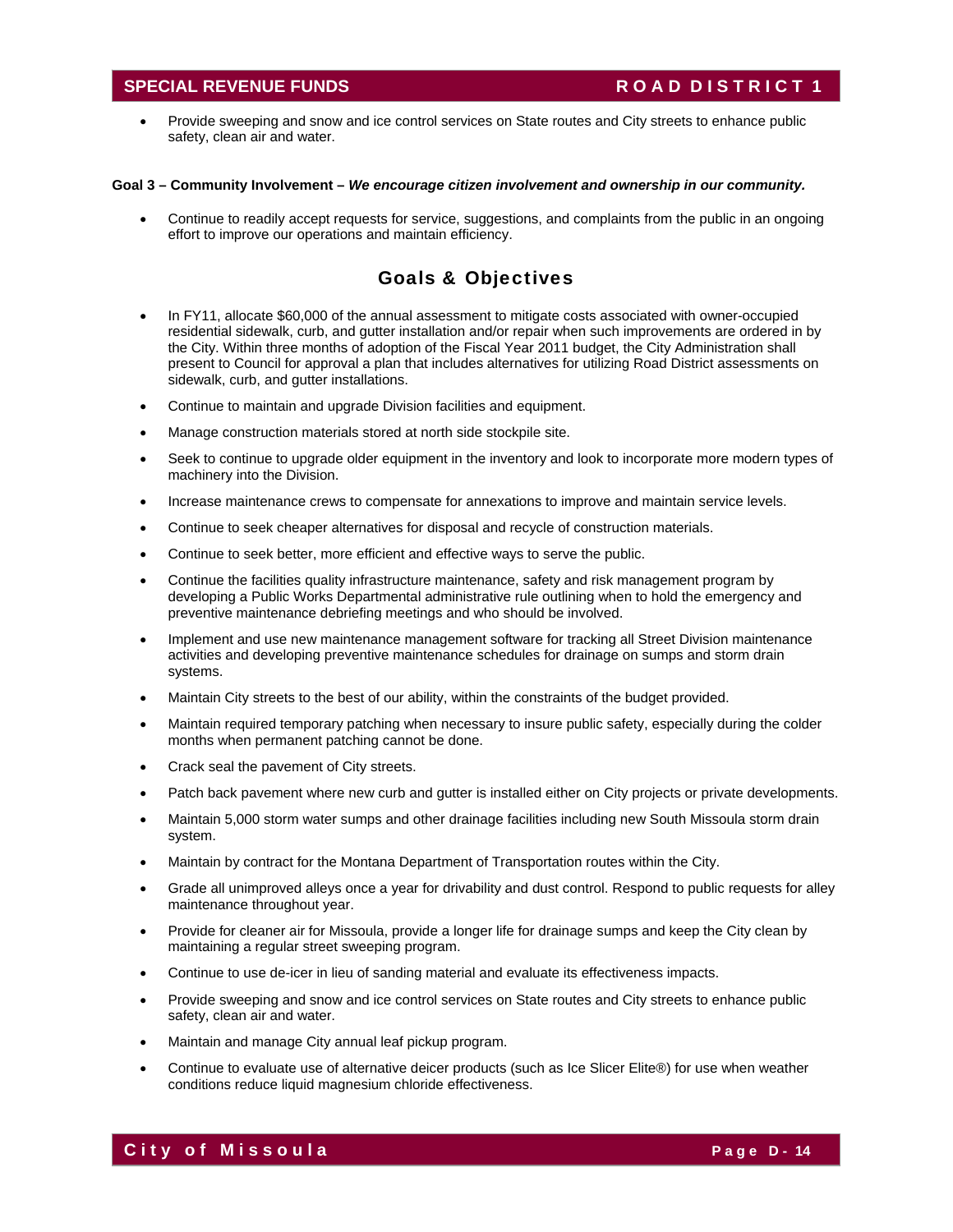# SPECIAL REVENUE FUNDS ROAD DISTRICT 1

| <b>Budget by Object of</b><br><b>Expenditure Category</b> |       | Actual *<br><b>FY 2009</b> | Amended *<br><b>FY 2010</b> |                | Actual *<br><b>FY 2010</b> |                          |    | <b>Adopted</b><br><b>FY 2011</b> |    | Increase *<br>(Decrease) | <b>Percent</b><br>Change |
|-----------------------------------------------------------|-------|----------------------------|-----------------------------|----------------|----------------------------|--------------------------|----|----------------------------------|----|--------------------------|--------------------------|
| <b>Personal Services</b>                                  |       | \$<br>۰                    | \$                          |                | \$                         | $\blacksquare$           | \$ | 164,588                          | \$ | 164,588                  |                          |
| Supplies                                                  |       |                            |                             |                |                            | -                        |    | 52,580                           |    | 52,580                   |                          |
| <b>Purchased Services</b>                                 |       |                            |                             | $\blacksquare$ |                            | $\overline{\phantom{a}}$ |    | 4.754                            |    | 4.754                    |                          |
| Miscellaneous                                             |       |                            |                             |                |                            |                          |    | 18.078                           |    | 18.078                   |                          |
| Debt Service                                              |       |                            |                             |                |                            | $\overline{\phantom{0}}$ |    | -                                |    |                          |                          |
| Capital Outlay                                            |       |                            |                             |                |                            |                          |    | 60.000                           |    | 60.000                   |                          |
|                                                           | Total | \$<br>$\blacksquare$       | \$                          | $\blacksquare$ | S                          | $\blacksquare$           | \$ | 300,000                          | \$ | 300,000                  |                          |

### FINANCIAL SUMMARY

\* Budget created in FY11, therefore no information for prior years.

### STAFFING SUMMARY

| <b>Title</b>                   | <b>Actual</b><br><b>FY 2008</b> | <b>Actual</b><br><b>FY 2009</b> | <b>Actual</b><br><b>FY 2010</b> | <b>Adopted</b><br>FY 2011 |
|--------------------------------|---------------------------------|---------------------------------|---------------------------------|---------------------------|
| <b>STREET SUPERINTENDENT</b>   | ÷.                              | ÷.                              | $\sim$                          | 0.11                      |
| ADMINISTRATIVE SECRETARY       |                                 |                                 |                                 | 0.11                      |
| STREET MAINTENANCE SUPERVISOR  |                                 |                                 |                                 |                           |
| STREET CONSTRUCTION SUPERVISOR |                                 |                                 |                                 | ٠                         |
| <b>STREET SUPERVISOR</b>       |                                 |                                 |                                 | 0.11                      |
| <b>STREET SUPERVISOR</b>       |                                 |                                 |                                 | 0.11                      |
| <b>FINISH BLADE OPERATOR</b>   |                                 |                                 |                                 | 0.11                      |
| SECOND BLADE OPERATOR          |                                 |                                 |                                 | 0.11                      |
| LABORER/OPERATOR               |                                 |                                 |                                 | 0.66                      |
| <b>SEASONAL OPERATOR</b>       |                                 |                                 |                                 | 0.06                      |
| <b>SEASONAL OPERATOR</b>       |                                 |                                 |                                 | 0.06                      |
| <b>SEASONAL OPERATOR</b>       |                                 |                                 |                                 | 0.06                      |
| <b>SEASONAL OPERATOR</b>       |                                 |                                 |                                 | 0.06                      |
| <b>SEASONAL OPERATOR</b>       |                                 |                                 |                                 | 0.03                      |
| <b>SEASONAL OPERATOR</b>       |                                 |                                 |                                 | 0.03                      |
| <b>OPERATOR</b>                |                                 |                                 |                                 | 1.00                      |
| <b>TANDEM TRUCK OPERATOR</b>   |                                 |                                 |                                 | 0.11                      |
| <b>TANDEM TRUCK OPERATOR</b>   |                                 |                                 |                                 | 0.11                      |
| <b>TANDEM TRUCK OPERATOR</b>   |                                 |                                 |                                 | 0.11                      |
| <b>TANDEM TRUCK OPERATOR</b>   |                                 |                                 |                                 | 0.11                      |
| LABORER/OPERATOR               |                                 |                                 |                                 | 0.11                      |
| ANNEXATION REQUEST             |                                 |                                 |                                 |                           |
|                                |                                 |                                 |                                 |                           |
| <b>Total</b>                   |                                 |                                 |                                 | 3.16                      |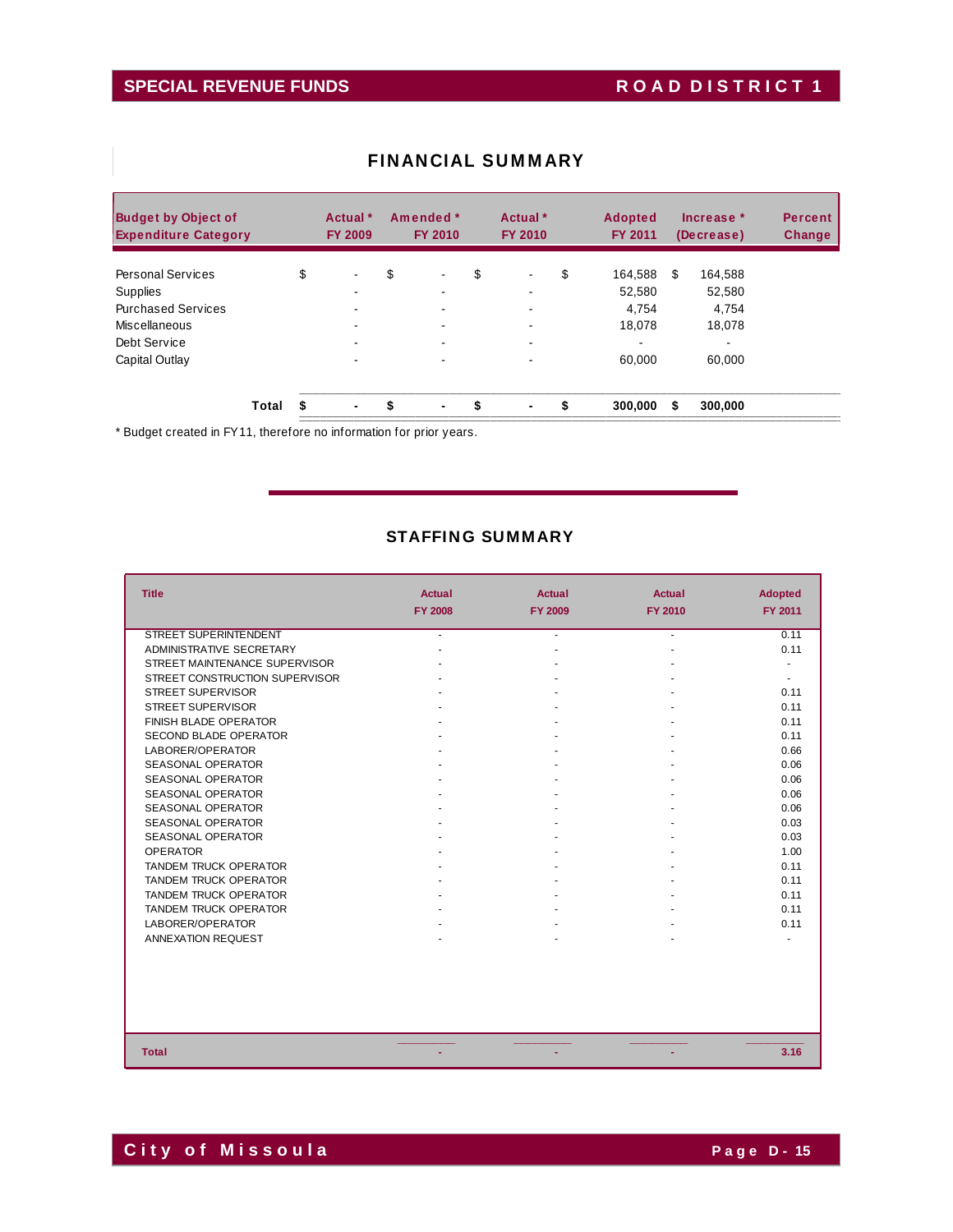### **SPECIAL REVENUE FUNDS** PARKS DISTRICT 1

### Program Description

This program encompasses a city-wide park district entitled "CITY OF MISSOULA PARK DISTRICT NUMBER 1" designed to maintain the current level of service provided to all city residents. An annual assessment will be established for the purpose of funding and/or financing costs associated with providing services including but not limited to: (1) Maintenance, repair, replacement, upkeep, installation, improvement, operational enhancement, construction, reconstruction, acquisition of land and/or (2) Implementation of measures required to maintain public health safety or meet legal or regulatory requirements, and/or (3)Purchasing, replacing and/or maintaining equipment, tools or vehicles used to carry out the functions described herein, and/or (4) Any other functions, labor, supplies and/or materials necessary for management and maintenance of City-owned facilities, lands and equipment under the responsibility and care of the City of Missoula Parks and Recreation Department including but not limited to: Public Parks and Park areas (as described in the master Parks and Recreation plan for the greater Missoula area, Recreation facilities, trails, open space (as defined by the City of Missoula Urban Area Open Space Plan), urban forest, medians, boulevards, pathways, sidewalks, public easements and other facilities located in the City and/or owned by the City; and providing for other matters properly relating thereto.

Missoula Parks and Recreations' guiding Mission is to enhance the quality of life in our community by: Promoting Health and Wellness, Protecting the Environment; Educating and Enhancing the lives of Citizens through-out our Community by providing and maintaining diverse, accessible, and scenic parks, open spaces, and trails and numerous recreational opportunities.

# City Strategic Goals & Department's Implementation Strategy

The City Administration established a set of strategic goals for city government. This new city-wide park district is designed to insure that the following goals are met.

Funding and Service

- We will work toward sustainable management of resources by becoming a greener department through recycling as practical, energy savings through conversions, and reduced water use. We will work toward sustainable funding through partnerships, volunteerism, grants, foundations, and park maintenance districts.
- We will diversify Missoula's economy by providing state-of-the-art aquatics facilities, parks and athletic facilities, commuter and recreation trails, river access, and venues that support our businesses. Specific project examples include development of Fort Missoula Regional Park, and expansion of Splash Montana and Currents.

Harmonious Natural and Built Environment

 Through implementation of approved community plans such as the Master Park Plan, Transportation and NMT Plans, and Open Space Plans, plus best practice in design, Parks and Recreation will meet the needs and demands of citizens for alternative transportation, clean air, clean water, and environmental stewardship.

Quality of Life for All Citizens

 We will work to provide, with dignity for all citizens, full access to healthy recreation opportunities, which include direct services, self-directed play, connection with nature, opportunities for volunteerism, and support for healthful work force housing.

# Goals & Objectives

- In FY 11, enhance the city's urban forestry program by directing \$10,000 of the annual assessment to planting new trees and \$30,000 of the annual assessment for proactive pruning and/or emergency/risk management work including pruning, removals, potential grant matching.
- Coordinate between Park Operations, Recreation, Urban Forestry, Open Space and Trails, Park Design and Development, and Aquatics and all other departments and agencies on all projects that have multiple department interests.

### **City of Missoula Page D-16**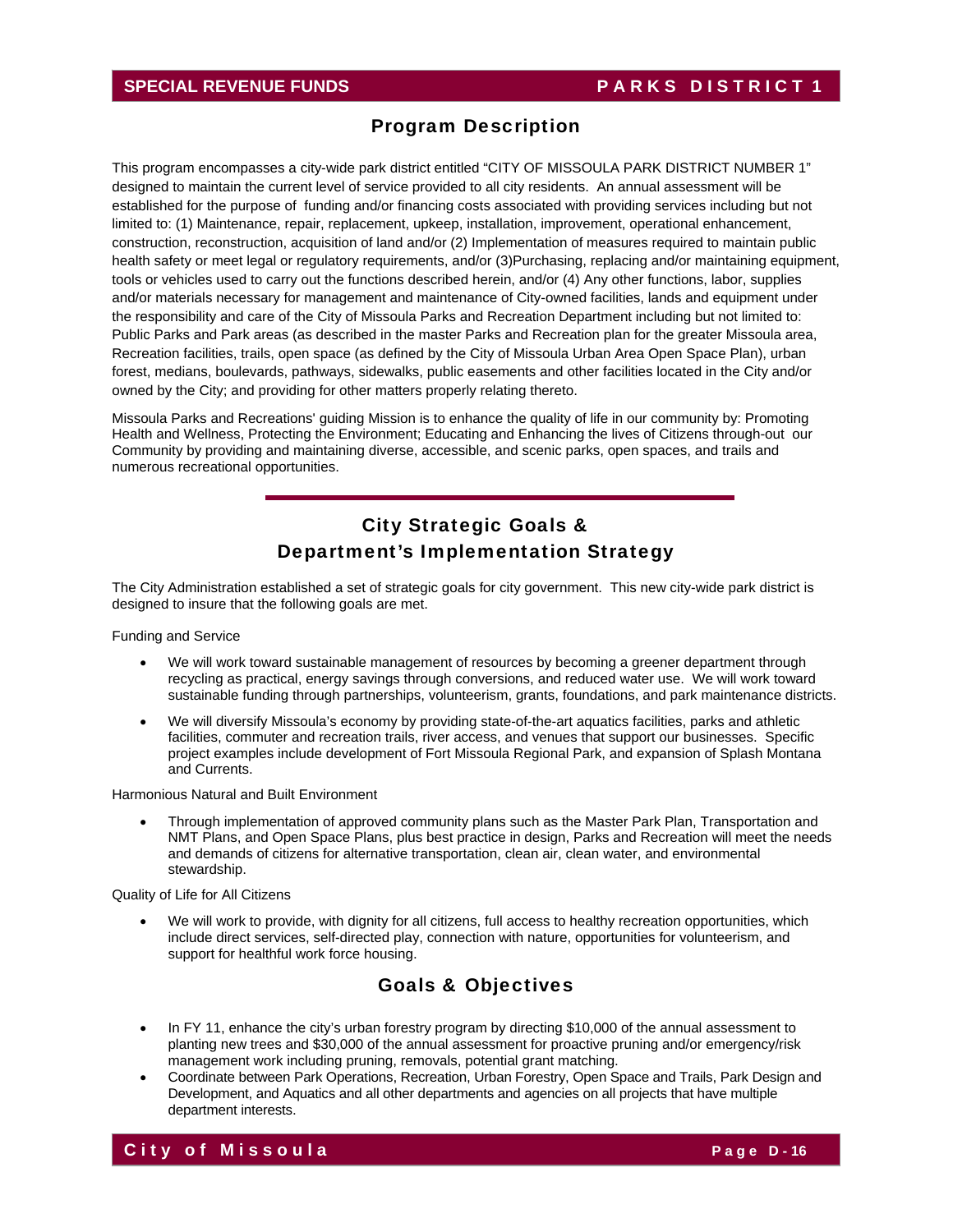### **SPECIAL REVENUE FUNDS** PARKS DISTRICT 1

- Work with agencies, elected and appointed officials to provide written comments and testify regarding high quality park design in subdivisions.
- Implement improvements to various recreation programs based on customer evaluations, trends and staff expertise.
- Develop volunteer program to provide additional opportunities for residents, target specific groups, and increase market outreach as well as maintain or expand services.
- Secure easements for new trails and acquire new land for parks in accordance with the Master Parks Plan.
- Provide project oversight and technical design for parks and trail projects.
- Acquire or protect with conservation easements more Open Space cornerstones based upon priorities set forth in the Open Space Plan 2006 Update.
- Implement the 2010 Conservation Lands Management Plan to address City-owned conservation land and resource management which is scientific based and includes citizen input on issues and uses related to people, recreation, vegetation, natural values, enforcement, mapping and wildlife protection. Comply with Montana Weed Management Plan.
- Implement Master Park Plan goals and action items to improve quantity and quality of Missoula's urban parks, open space, trails, and recreation opportunities.
- Implement the community Non-motorized Transportation Plan by developing trails and phased implementation of the 2025 Transportation Plan.
- Enhance and create a sustainable urban forest resource, with goals to: 1) upgrade to a 7 year pruning cycle, 2) install sustainable tree plantings in street right-of-ways, parklands and public spaces, and 3) implement a hazard mitigation program for trees. Assist citizens in compliance with street tree ordinances.
- Provide comprehensive recreation programs for all ages and interests, including special events, non-traditional recreation and partnership programming. Use a comprehensive marketing plan for the Department to provide information on parks, trail, urban forest, conservation lands, recreation and aquatics to the public.
- Develop and maintain parks, recreational facilities, trails and open space areas at a high level of quality, appropriate for the type of use and nature of the facility, using surveys to gauge customer satisfaction.
- Build on collaborative efforts with agencies, organizations and businesses to further the Children and Nature movement and provide opportunities to re-engage children and adults with positive nature based recreation and education.
- Build on collaborative efforts with agencies, organizations and businesses to further the mission of Active Kids by providing programs and promoting the Daily Dose concept to enhance physical health among Missoula citizens.
- Manage parks, trails, streetscapes and conservation lands by using established maintenance standards, procedures, guidelines, and ordinances. Facilitate community beautification and environmental awareness programs.
- Work toward control and eradication of existing invasive plant species using integrated plan management program which includes sheep grazing, weed pulls, chemicals, re-seeding, and planting of native plants.
- Enhance public education through community outreach to help establish parks as essential to the quality of life.

| <b>Budget by Object of</b><br><b>Expenditure Category</b> |       | Actual *<br><b>FY 2009</b> | Amended *<br><b>FY 2010</b> |    | Actual *<br><b>FY 2010</b> | <b>Adopted</b><br><b>FY 2011</b> |    | Increase *<br>(Decrease) | <b>Percent</b><br>Change |
|-----------------------------------------------------------|-------|----------------------------|-----------------------------|----|----------------------------|----------------------------------|----|--------------------------|--------------------------|
| <b>Personal Services</b>                                  |       | \$<br>$\blacksquare$       | \$<br>$\blacksquare$        | \$ | $\blacksquare$             | \$<br>109,535                    | S  | 109.535                  |                          |
| <b>Supplies</b>                                           |       | -                          | -                           |    | $\overline{\phantom{a}}$   | 20.280                           |    | 20.280                   |                          |
| <b>Purchased Services</b>                                 |       | -                          | $\blacksquare$              |    | $\blacksquare$             | 70.184                           |    | 70.184                   |                          |
| Miscellaneous                                             |       |                            |                             |    | $\overline{\phantom{0}}$   | $\blacksquare$                   |    | ۰                        |                          |
| Debt Service                                              |       | $\sim$                     |                             |    | $\overline{\phantom{0}}$   | ۰                                |    | ۰                        |                          |
| Capital Outlay                                            |       | $\blacksquare$             |                             |    | $\blacksquare$             | ۰                                |    |                          |                          |
|                                                           | Total | \$                         | \$<br>$\blacksquare$        | S  | $\blacksquare$             | \$<br>200,000                    | \$ | 200,000                  |                          |

### FINANCIAL SUMMARY

\* Budget created in FY11, therefore no information for prior years.

# **City of Missoula**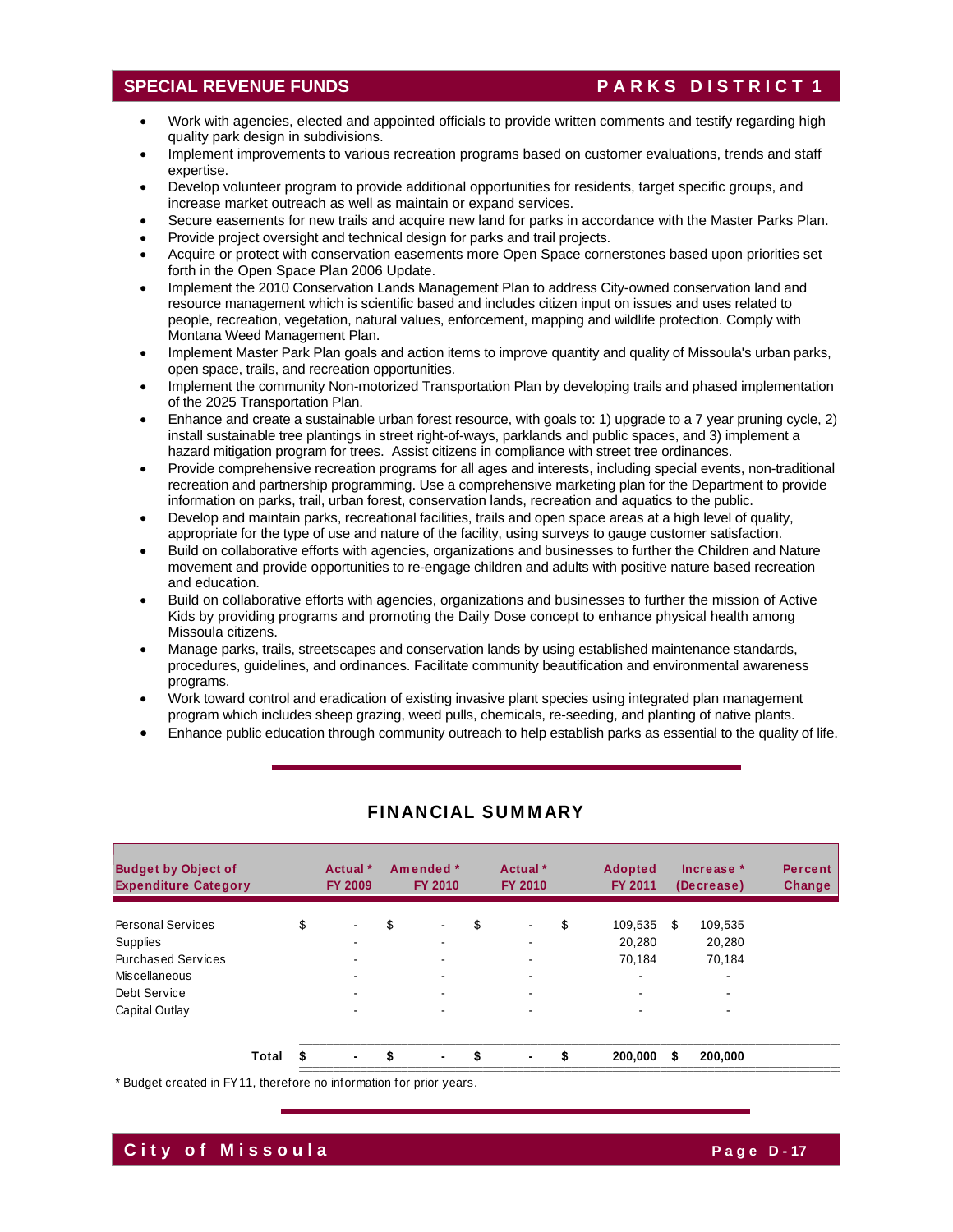# SPECIAL REVENUE FUNDS PARKS DISTRICT 1

### STAFFING SUMMARY

| <b>Title</b>                                 | <b>Actual</b>   | <b>Actual</b> | <b>Actual</b> | <b>Adopted</b> |
|----------------------------------------------|-----------------|---------------|---------------|----------------|
|                                              | <b>FY 2008</b>  | FY 2009       | FY 2010       | FY 2011        |
| <b>DIRECTOR</b>                              | $\blacksquare$  | L.            | L,            | 0.09           |
| <b>PARK SUPERINTENDENT</b>                   |                 |               |               | 0.09           |
| PARK MAINTENANCE MANAGER                     |                 |               |               | 0.09           |
| OPEN SPACE PROGRAM MANAGER                   |                 |               |               | 0.09           |
| MAINTENANCE TECHNICIAN                       |                 |               |               | 0.61           |
| N.M.T.P./PARK DESIGN MANAGER                 |                 |               |               | 0.09           |
| <b>RECREATION MANAGER</b>                    |                 |               |               | 0.09           |
| <b>RECREATION SPECIALIST</b>                 |                 |               |               | 0.09           |
| RECREATION SPECIALIST-M.O.R.E.               |                 |               |               | 0.09           |
| PROJECT COORDINATOR                          |                 |               |               | 0.09           |
|                                              |                 |               |               |                |
| <b>URBAN FORESTER</b>                        |                 |               |               | 0.09           |
| <b>ARBORIST</b>                              |                 |               |               | 0.18           |
| CONSERVATION LAND MANAGER                    |                 |               |               | 0.09           |
| OFFICE MANAGER                               |                 |               |               | 0.09           |
| <b>ADMINISTRATIVE SECRETARY</b>              |                 |               |               | 0.09           |
| <b>SECREATRY</b>                             |                 |               |               | 0.07           |
| <b>DESKTOP PUBLISHING SPECIALIST</b>         |                 |               |               | 0.07           |
| <b>COMMUNICATION SPECIALIST</b>              |                 |               |               | 0.09           |
| <b>AQUATICS STAFF</b>                        |                 |               |               |                |
| AQUATICS SUPERVISOR Enterprise fund          |                 |               |               |                |
| AQUATICS SUPPORT SPECIALIST                  | Enterprise fund |               |               |                |
| ASSISTANT AQUATICS SPECIALIST                | Enterprise fund |               |               |                |
| <b>ARBORIST ASSISTANTS</b>                   |                 |               |               | 0.07           |
| MAINTENANCE TECHNICIAN ASST                  |                 |               |               | 0.47           |
| <b>MAINTENANCE WORKERS</b>                   |                 |               |               | 0.54           |
| SPORTS MAINTENANCE CREW COORDINATOR          |                 |               |               |                |
| SAFETY/TRAINING COORDINATOR                  |                 |               |               |                |
| INTERMITTENT POSITIONS (RECEIVE NO BENEFITS) |                 |               |               |                |
| <b>OFFICIALS</b>                             |                 |               |               |                |
| LEVEL 1INTERMITTENT RECREATION               |                 |               |               |                |
| LEVEL 2 INTERMITTENT RECREATION              |                 |               |               |                |
| LEVEL 3 INTERMITTENT RECREATION              |                 |               |               |                |
| LEVEL 3 INTERMITTENT PARK MTNC               |                 |               |               |                |
| LEVEL 3 INTERMITTENT URBAN FORESTRY          |                 |               |               |                |
| LEVEL 4 INTERMITTENT RECREATION              |                 |               |               |                |
| LEVEL 4 INTERMITTENT PARK MNTC               |                 |               |               |                |
| LEVEL 4 INTERMITTENT URBAN FORESTRY          |                 |               |               |                |
| LEVEL 5 INTERMITTENT RECREATION              |                 |               |               |                |
| LEVEL 5 SPECIALTY INSTRUCTOR                 |                 |               |               |                |
| <b>PART TIME CASHIER</b>                     |                 |               |               |                |
| PHONE RECEPTIONIST                           |                 |               |               |                |
| PART TIME CUSTODIAN                          |                 |               |               |                |
|                                              |                 |               |               |                |
|                                              |                 |               |               |                |
| <b>T</b> otal                                |                 |               |               | 3.23           |
|                                              |                 |               |               |                |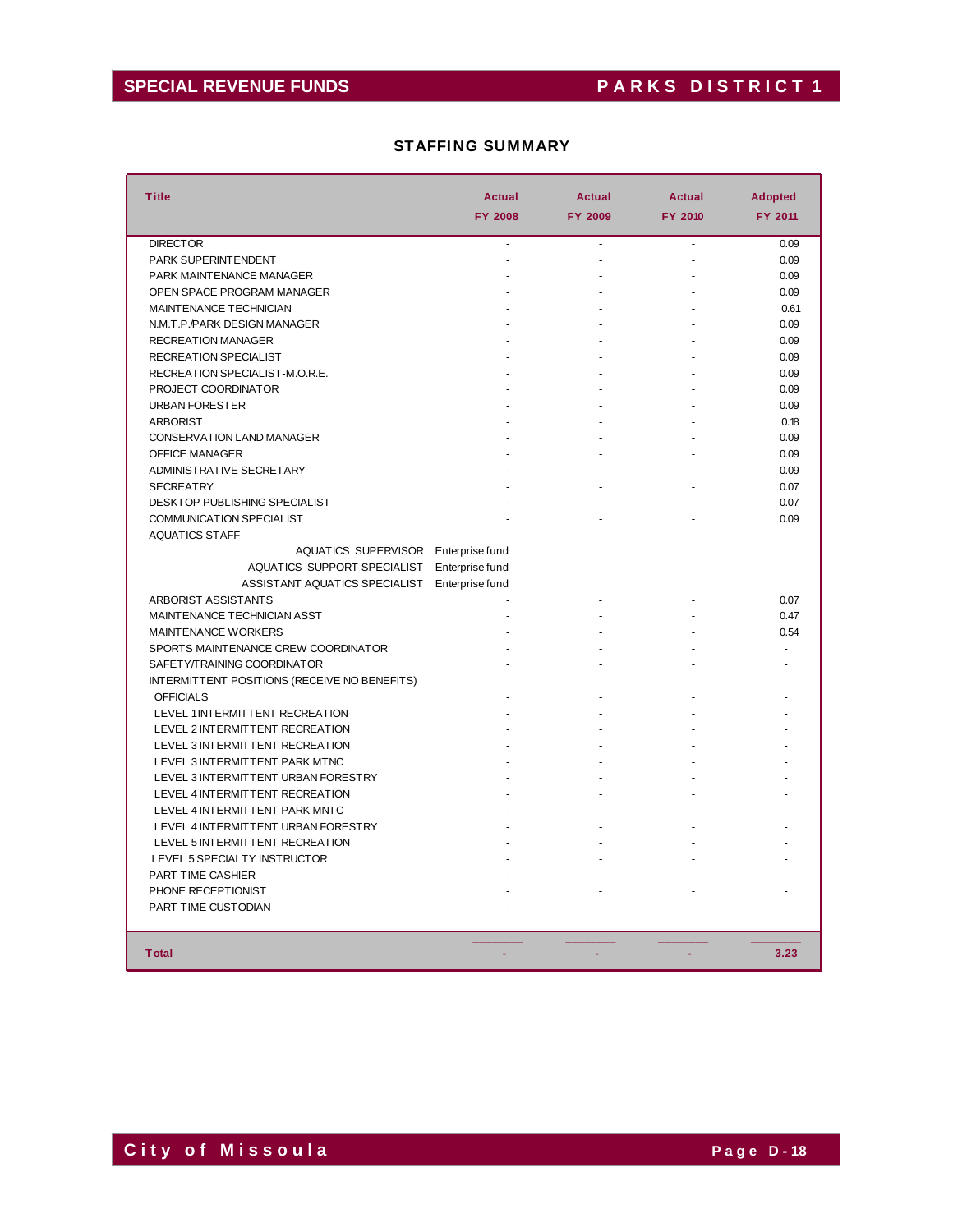# STREET MAINTENANCE GAS TAX FUND

# Program Description – (2820)

This fund is set up to receive and distribute gasoline tax revenues from the State. Pursuant to M.C.A. § 15-70-202, expenditures from this fund are restricted to labor and materials for street improvements and cannot be used for equipment purchases.

# Activities and Objectives

### **Direct Expenditures for FY 2011:**

|                                                          | <b>Total Direct Expenditures:</b> | \$484.039 |             |
|----------------------------------------------------------|-----------------------------------|-----------|-------------|
| Epoxy bike lane striping project – local match plus ICAP |                                   | \$7,009   | Account 500 |
| Engineering, soil tests, and materials tests             |                                   | \$5,000   | Account 350 |
| Drain aggregate (sump rock)                              |                                   | \$11,000  | Account 930 |
| Chip seal aggregate                                      |                                   | \$49,500  | Account 930 |
| Sand (winter street sanding)                             |                                   | \$23.960  | Account 930 |
| Sand surfacing (CRF program)                             |                                   | \$0       | Account 930 |
| Chip seal emulsified asphalt and distribution            |                                   | \$174.570 | Account 930 |
| Reinforced reclamite and distribution                    |                                   | \$0       | Account 930 |
| Asphalt for street paving                                |                                   | \$183,000 | Account 930 |
| Annual sidewalk replacement program                      |                                   | \$30,000  | Account 930 |

### **Interfund transfers for FY 2011:**

| \$564,000 Account 140 |             | Transfer to 1000.320 fund for labor costs |
|-----------------------|-------------|-------------------------------------------|
|                       | \$564.000   | <b>Total Interfund Transfers:</b>         |
|                       | \$1.048.039 | <b>TOTAL FUND EXPENDITURES:</b>           |

| <b>Budget by Object of</b><br><b>Expenditure Category</b> |       | Actual<br><b>FY 2009</b> |           | Amended<br><b>FY 2010</b> |           | Actual<br>FY 2010    | <b>Adopted</b><br><b>FY 2011</b> |           | Increase *<br>(Decrease) | <b>Percent</b><br>Change |       |
|-----------------------------------------------------------|-------|--------------------------|-----------|---------------------------|-----------|----------------------|----------------------------------|-----------|--------------------------|--------------------------|-------|
| <b>Personal Services</b>                                  |       | \$                       | $\sim$    | \$                        | ٠         | \$<br>$\blacksquare$ | \$                               |           | \$                       | $\blacksquare$           |       |
| <b>Supplies</b>                                           |       |                          |           |                           |           |                      |                                  |           |                          |                          |       |
| <b>Purchased Services</b>                                 |       |                          |           |                           | 5.000     | 253                  |                                  | 5.000     |                          | $\overline{\phantom{0}}$ | $0\%$ |
| Miscellaneous                                             |       |                          | 564.000   |                           | 599.693   | 625,077              |                                  | 571.009   |                          | (28, 684)                | $-5%$ |
| Debt Service                                              |       |                          |           |                           |           | $\,$                 |                                  |           |                          | $\overline{\phantom{0}}$ |       |
| Capital Outlay                                            |       |                          | 480.448   |                           | 461.030   | 385.628              |                                  | 472.030   |                          | 11.000                   | 2%    |
|                                                           | Total |                          | 1.044.448 | \$                        | 1,065,723 | \$<br>1.010.958      | \$                               | 1.048.039 | S                        | (17,684)                 | $-2%$ |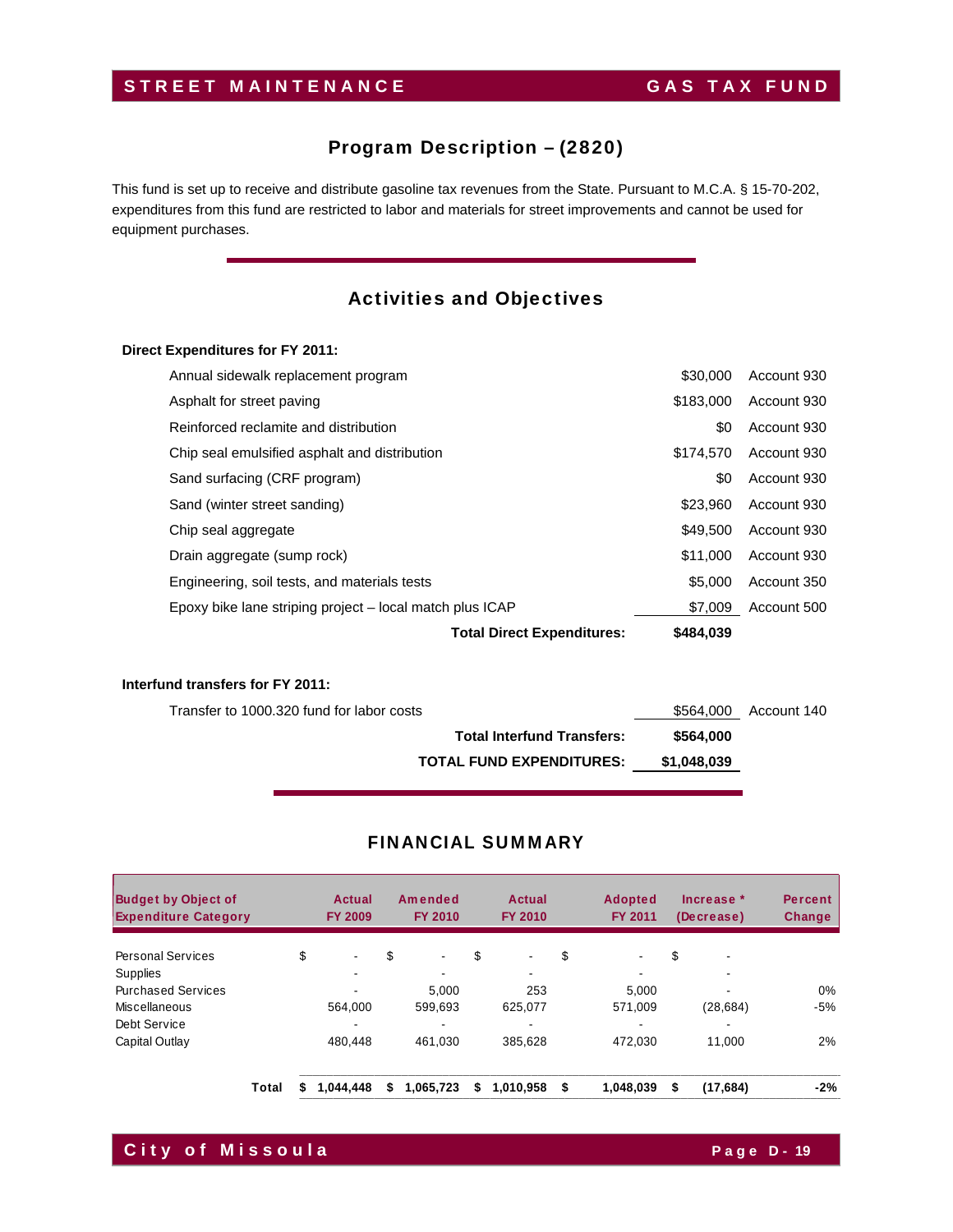Department of Justice, Bureau of Justice Assistance Edward Byrne Memorial Grants are awarded annually to the City of Missoula.

### Activities & Objectives

**Department of Justice Edward Byrne Memorial JAG Recovery V Grant** - Activity budget equals **\$89,692 Department of Justice Edward Byrne Memorial JAG Recovery VI Grant** - Activity budget equals **\$ 32,735 Department of Justice Edward Byrne Memorial JAG Recovery VII Grant** - Activity budget equals **\$ 85,343** 

The Justice Assistance Grants are the newest grant and will provide a half-time property clerk and other programs for the Missoula County Sheriff Department as well as provide funding numerous programs within the City of Missoula Police Department. The City of Missoula will reimburse the County of Missoula for their expenses as outlined in the grant award document.

The Edward Byrne Memorial Discretionary Grants Program furthers the Department's mission by assisting state and local jurisdictions in improving the criminal justice system and assisting communities in preventing drug abuse and crime.

| <b>Budget by Object of</b> | <b>Expenditure Category</b> |    | Actual<br><b>FY 2009</b> |    | Amended<br>FY 2010 |    | Actual<br><b>FY 2010</b> | <b>Adopted</b><br>FY 2011 |         | Increase *<br>(Decrease) |           | <b>Percent</b><br><b>Change</b> |
|----------------------------|-----------------------------|----|--------------------------|----|--------------------|----|--------------------------|---------------------------|---------|--------------------------|-----------|---------------------------------|
| <b>Personal Services</b>   |                             | \$ | $\blacksquare$           | \$ | ۰.                 | \$ | 5.674                    | \$                        | 24,326  | \$                       | 24,326    |                                 |
| Supplies                   |                             |    | 20.812                   |    | 34.500             |    | 90.079                   |                           | 38,138  |                          | 3.638     | 11%                             |
| <b>Purchased Services</b>  |                             |    | 5,525                    |    | 27.535             |    | 39,957                   |                           | 72.837  |                          | 45.302    | 165%                            |
| Miscellaneous              |                             |    |                          |    | 98,129             |    | $\overline{\phantom{0}}$ |                           | ٠       |                          | (98, 129) | $-100%$                         |
| Debt Service               |                             |    | ۰.                       |    |                    |    | $\sim$                   |                           | ۰       |                          |           |                                 |
| Capital Outlay             |                             |    |                          |    | 130.719            |    | 32.852                   |                           | 72.469  |                          | (58, 250) | $-45%$                          |
|                            | Total                       |    | 26.337                   | \$ | 290.883            | \$ | 168.563                  | \$                        | 207.770 | S                        | (83, 113) | $-29%$                          |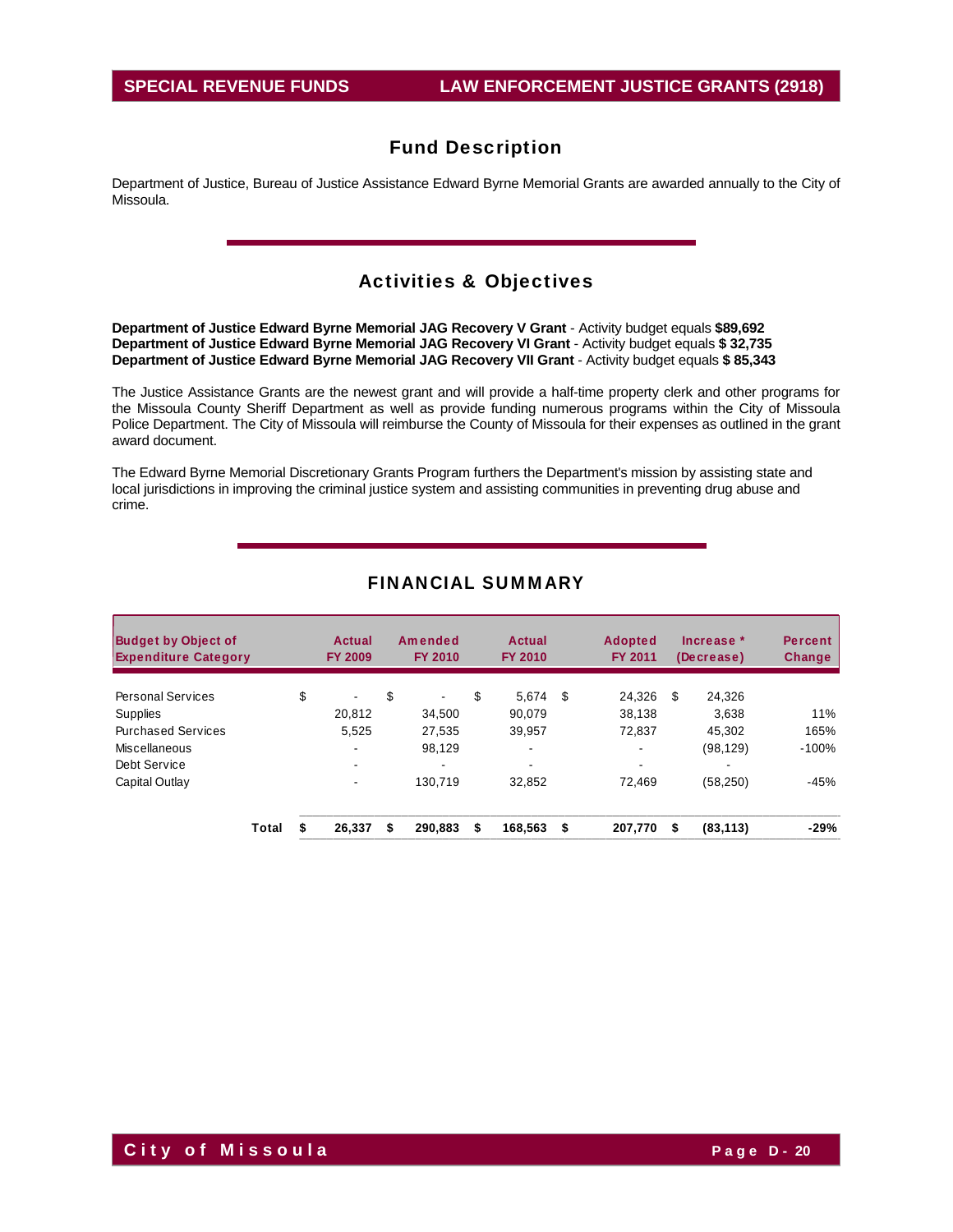The City of Missoula is the fiscal agent for a Federal, State, County and Municipal task force called the High Intensity Drug Trafficking Area Task Force. The 2919 fund is set up for forfeiture of assets and is a shared account pro-rated to Missoula County Attorney and Sheriff, City of Missoula and the HIDTA Task Force operations account.

Expenditure of these forfeiture funds is controlled by state and federal statutes restricting expenditures to drug-related investigations and training. Expenditures include equipment, training and supplies.

# Activities & Objectives

**HIDTA Forfeiture Fund** – Activity budget equals **\$639,000** 

### **TOTAL FUND EXPENDITURES EQUALS \$ 603,292**

| <b>Budget by Object of</b><br><b>Expenditure Category</b> |       |    | Actual<br><b>FY 2009</b> |    | Amended<br><b>FY 2010</b> |    | <b>Actual</b><br><b>FY 2010</b> | <b>Adopted</b><br><b>FY 2011</b> | Increase *<br>(Decrease) | <b>Percent</b><br>Change |
|-----------------------------------------------------------|-------|----|--------------------------|----|---------------------------|----|---------------------------------|----------------------------------|--------------------------|--------------------------|
| <b>Personal Services</b>                                  |       | \$ | $\blacksquare$           | \$ | $\blacksquare$            | \$ | $\blacksquare$                  | \$                               | \$<br>-                  |                          |
| Supplies                                                  |       |    | -                        |    |                           |    |                                 |                                  |                          |                          |
| <b>Purchased Services</b>                                 |       |    |                          |    |                           |    |                                 |                                  |                          |                          |
| Miscellaneous                                             |       |    | 24.706                   |    | 603,292                   |    | 56.054                          | 603,292                          |                          | $0\%$                    |
| Debt Service                                              |       |    | -                        |    | $\blacksquare$            |    |                                 | $\blacksquare$                   | -                        |                          |
| Capital Outlay                                            |       |    | ۰                        |    |                           |    |                                 |                                  | -                        |                          |
|                                                           | Total | ፍ  | 24.706                   | S  | 603,292                   | S  | 56,054                          | \$<br>603,292                    | \$                       | 0%                       |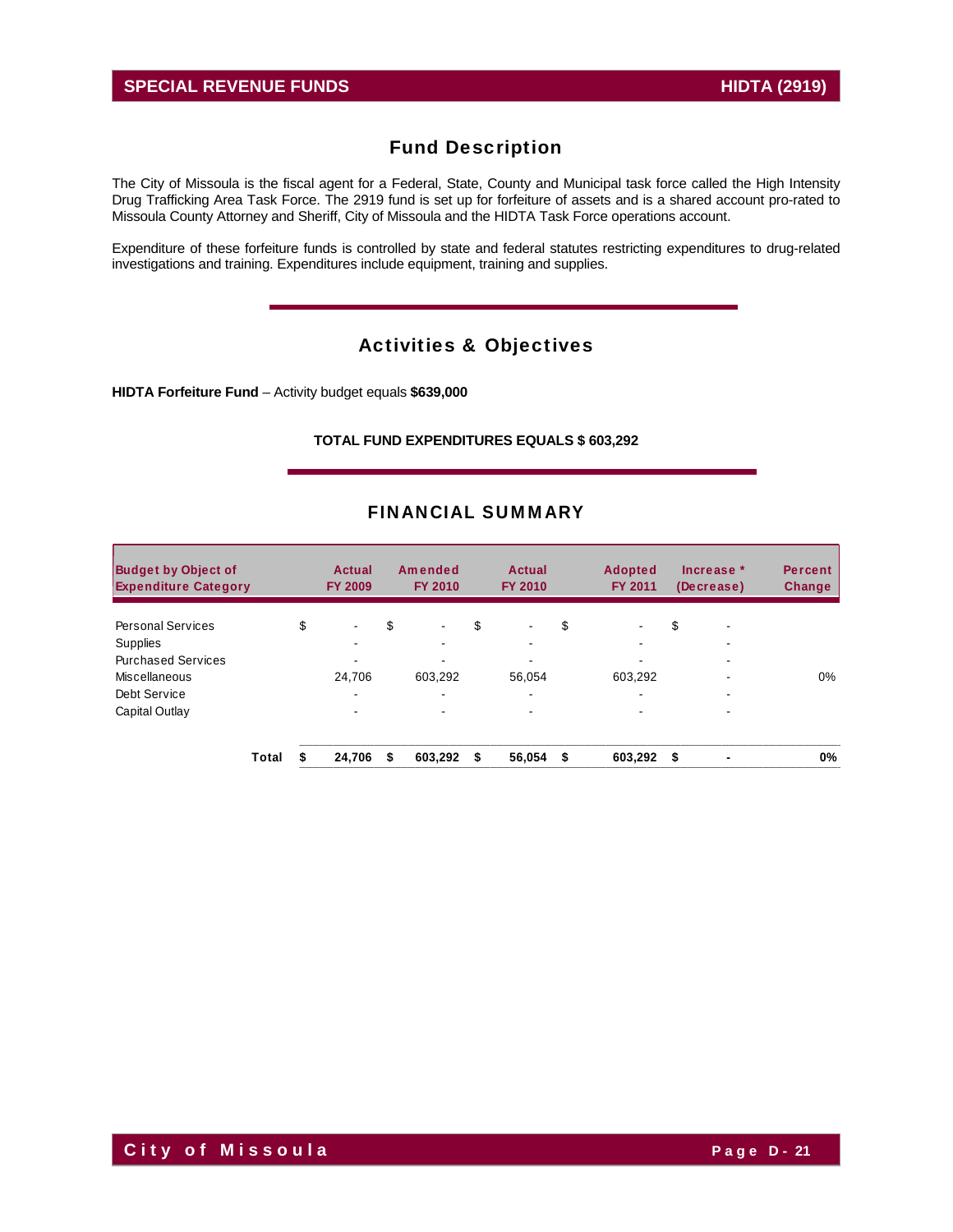The purpose of the Community Development Block Grant (CDBG) Program Income account is to receive re-payment from CDBG-Entitlement assisted projects, and then use the funds collected to assist additional CDBG-eligible activities.

Anticipated income is \$7,940.

# Activities & Objectives

Each year, the City of Missoula awards CDBG funding to community development projects. Projects are approved in February of each year. Program Income funds will be used to support one of the CDBG-eligible projects selected for funding as part of this process.

| <b>Budget by Object of</b><br><b>Expenditure Category</b> |       | Actual<br><b>FY 2009</b> | Amended<br><b>FY 2010</b> |    | <b>Actual</b><br><b>FY 2010</b>                      | <b>Adopted</b><br><b>FY 2011</b> | Increase *<br>(Decrease)           | <b>Percent</b><br><b>Change</b> |
|-----------------------------------------------------------|-------|--------------------------|---------------------------|----|------------------------------------------------------|----------------------------------|------------------------------------|---------------------------------|
| <b>Personal Services</b>                                  |       | \$<br>$\blacksquare$     | \$<br>$\blacksquare$      | \$ | $\sim$                                               | \$<br>$\blacksquare$             | \$<br>$\overline{\phantom{0}}$     |                                 |
| Supplies<br><b>Purchased Services</b>                     |       |                          | 15.940                    |    | $\overline{\phantom{0}}$<br>$\overline{\phantom{a}}$ | ۰<br>32,316                      | $\overline{\phantom{0}}$<br>16.376 | 103%                            |
| Miscellaneous                                             |       |                          | ۰.                        |    | -                                                    | ۰                                | ۰                                  |                                 |
| Debt Service                                              |       | ۰.                       |                           |    | $\sim$                                               | ۰                                | $\overline{\phantom{a}}$           |                                 |
| Capital Outlay                                            |       | ۰                        |                           |    | $\overline{\phantom{a}}$                             | -                                | $\overline{\phantom{0}}$           |                                 |
|                                                           | Total | ٠                        | \$<br>15,940              | S  | $\blacksquare$                                       | \$<br>32,316                     | \$<br>16,376                       | 103%                            |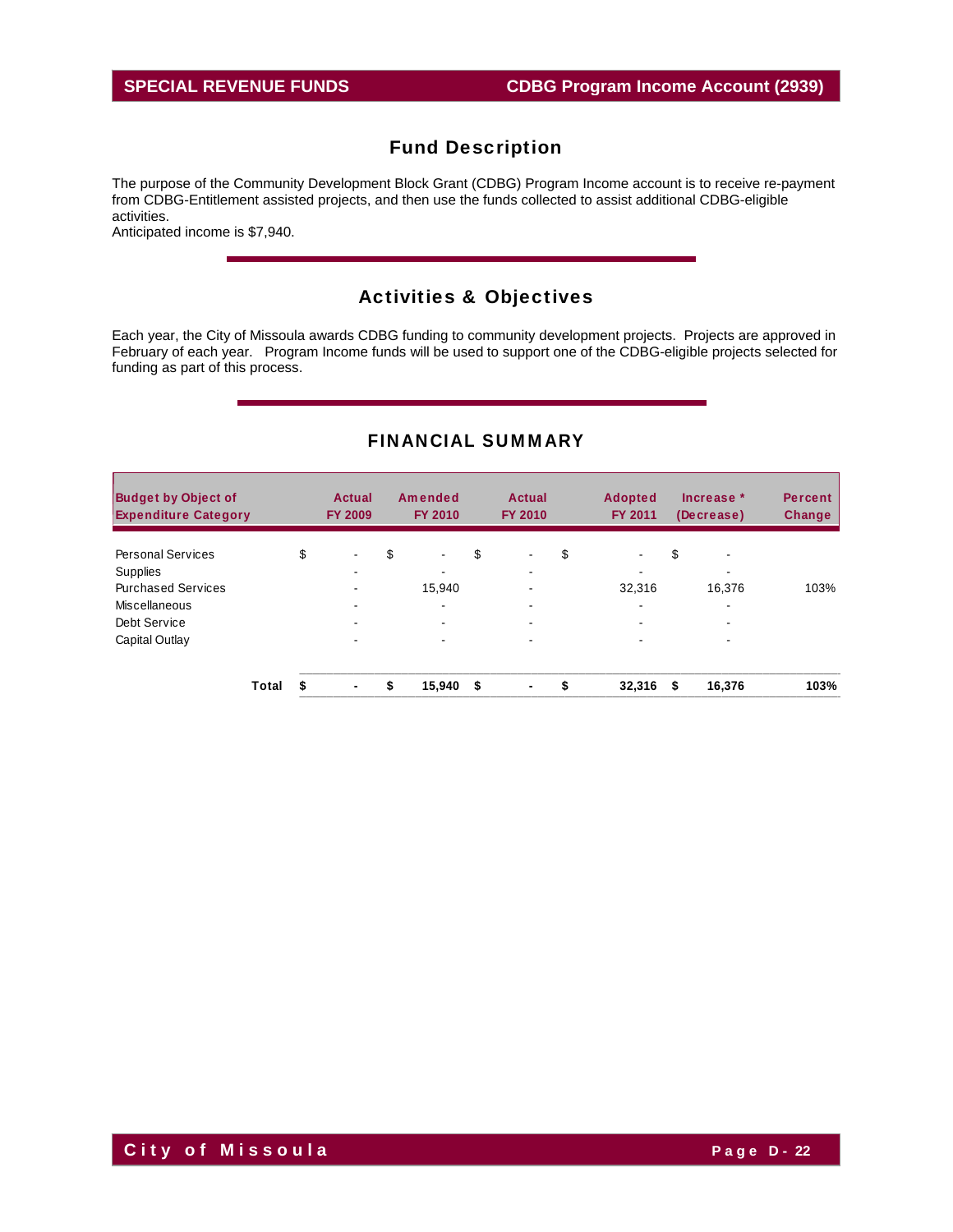The purpose of the Community Development Block Grant Fund is to handle transactions related to Community Development Block Grants that are awarded to the City.

### Activities & Objectives

#### **2010 OPG Admin Fees** – Activity budget equals **\$140,000**

Grant support of administration fees.

#### **2010 YWCA of Missoula –** Activity budget equals **\$20,000**

This grant will support emergency shelter for homeless families through the Gateway Center Family Shelter, which provides short-term motel vouchers to provide housing for homeless families.

#### **2010 WORD** – Activity budget equals **\$20,000**

This grant will support counseling and other services for families in transition, including those receiving Basic Needs Assistance from Missoula County.

#### **2010 Missoula Food Bank** – Activity budget equals **\$20,000**

This grant will support a .5 FTE Warehouse /Driver Assistant and .33 FTE Program Services Assistant to supervise SNAP outreach, and coordinate community outreach efforts.

#### **2010 homeWORD** – Activity budget equals **\$100,000**

This grant is the acquisition and construction of the Solstice Apartments.

#### **2010 Garden City Harvest** – Activity Budget equals \$**12,000**

This grant is to lease the property at 1657 and 1711 River Road for continued operation of 53 garden plots at the River Road Neighborhood Farm and Community Garden.

#### **2010 Missoula Aging Services –** Activity budget equals **\$10,000**

This grant is to provide respite from care giving duties for low- to moderate-income Missoulians who care for an elderly family member or friend.

#### **2010 Garden City Harvest** – Activity Budget equals **\$20,000**

This grant is to support gardening and food production for low-income residents of Orchard Gardens and community food-distribution programs.

### **2010 Poverello –** Activity budget equals **\$8,000**

This grant is for intake and assessment, case management, and comprehensive support services for homeless individuals through the Breaking Barriers program.

#### **2010 RAMP** – Activity budget equals **\$20,000**

This grant will support the purchase and installation of modular aluminum wheelchair ramps for low- to moderateincome seniors or people with disabilities who have limited mobility and are in need of improved accessibility in their homes.

#### **2010 homeWORD** – Activity budget equals **\$5,000**

This grant is to support Financial Fitness and Foreclosure Prevention programs.

#### **2010 Parks and Recreation California Street** – Activity budget equals **\$105,582**

This project is for repair and maintenance of the California Street Bridge. The project is funded through a CDBG grant. Anticipated outcomes include: Deck Repair Strategies and repairs; Relocation of lights and repairs; Landscaping at the North Bridge end; Mitigation of any safety issue related to bridge approach

#### **2010 Missoula Housing Authority -** Activity budget equals **\$27,200**

This grant is for the replacement of a 4" sewer line and installation of a backflow preventer to bring the Palace Apartments into compliance with the requirements of the water utility and city code.

#### **2010 Home ReSources -** Activity budget equals **\$79,760**

This grant is for the interior remodel of the Home ReSources Building at 1515 Wyoming.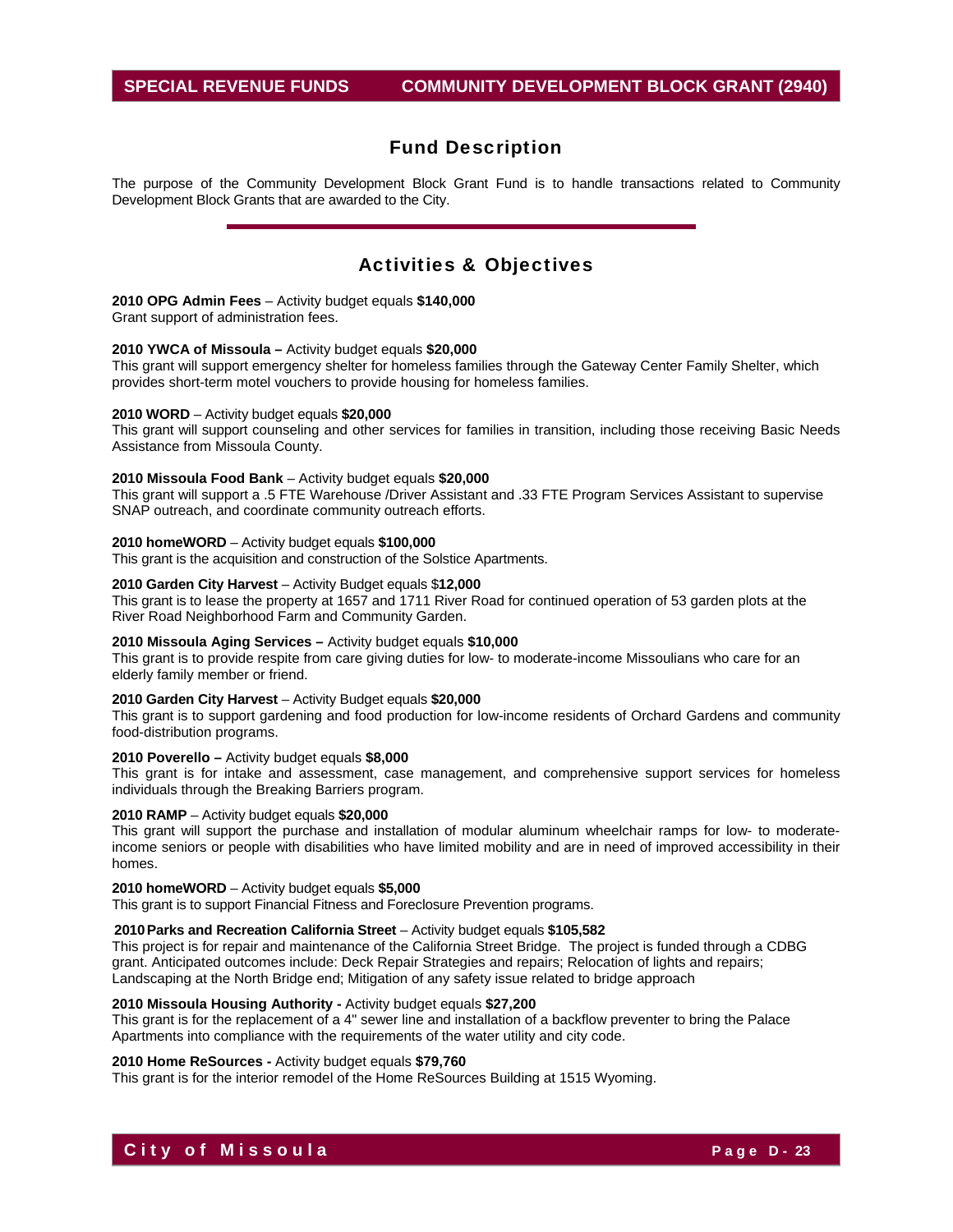### **SPECIAL REVENUE FUNDS COMMUNITY DEVELOPMENT BLOCK GRANT (2940)**

### **2010 District XI Human Resource Council** – Activity budget equals **\$279,500**

This grant will support the rehabilitation of low- and moderate-income owner-occupied residences in the City.

**2008 City of Missoula Public Works Department** – Activity budget equals **\$8** This grant is for the Franklin to the Fort sidewalk improvements.

| <b>Budget by Object of</b><br><b>Expenditure Category</b> |       | Actual<br><b>FY 2009</b> | Amended<br><b>FY 2010</b> |    | Actual<br><b>FY 2010</b> | <b>Adopted</b><br><b>FY 2011</b> | Increase *<br>(Decrease) | <b>Percent</b><br>Change |
|-----------------------------------------------------------|-------|--------------------------|---------------------------|----|--------------------------|----------------------------------|--------------------------|--------------------------|
| <b>Personal Services</b>                                  |       | \$<br>$\blacksquare$     | \$                        | \$ | $\blacksquare$           | \$<br>۰                          | \$                       |                          |
| <b>Supplies</b>                                           |       |                          |                           |    |                          |                                  |                          |                          |
| <b>Purchased Services</b>                                 |       | 120,869                  | 248.256                   |    | 93.218                   | 140,000                          | (108, 256)               | $-44%$                   |
| Miscellaneous                                             |       | 322.629                  | 1.675.092                 |    | 1.172.469                | 727.050                          | (948, 042)               | $-57%$                   |
| Debt Service                                              |       | $\overline{\phantom{a}}$ |                           |    | $\blacksquare$           |                                  |                          |                          |
| Capital Outlay                                            |       | $\blacksquare$           |                           |    | $\blacksquare$           |                                  |                          |                          |
|                                                           | Total | 443.498                  | \$<br>1,923,348           | S  | 1.265.687                | \$<br>867.050                    | \$(1,056,298)            | $-55%$                   |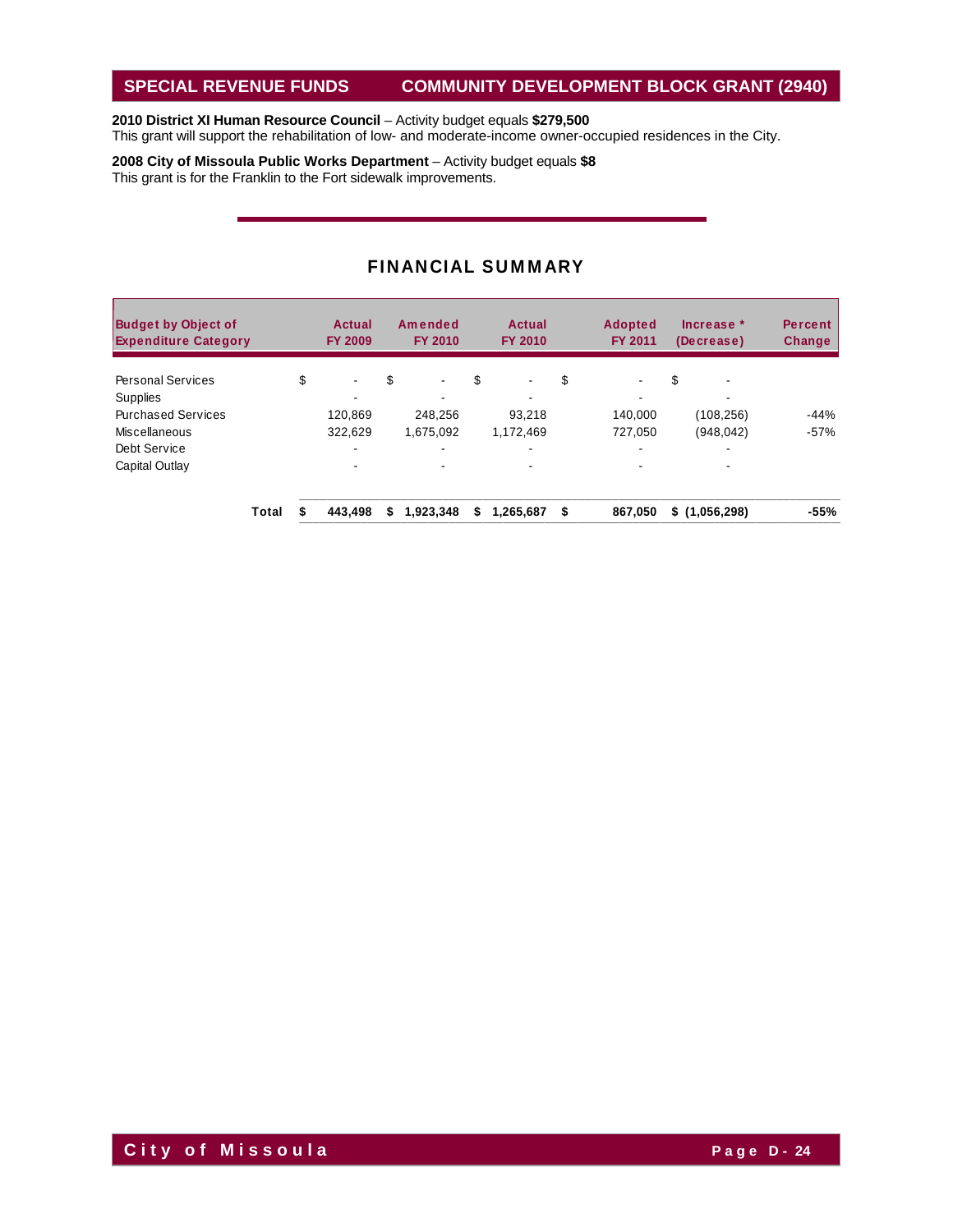### **SPECIAL REVENUE FUNDS HOME INVESTMENT PARTNERSHIP PROGRAM (2941)**

# Fund Description

The purpose of the Home Investment Partnership Program Fund is to handle transaction related to expanding the supply of decent, safe, sanitary and affordable housing for low-income households.

# Activities & Objectives

**OPG Admin Fees** – Activity budget equals **\$68,713**  Grant support of administration fees.

**10 DISTRICT XI HUMAN RESOURCE COUNCIL** – Activity budget equals **\$ 325,000**  This grant is to support first-time homebuyer assistance

**FY10 homeWORD** – Activity budget equals **\$ 315,000** 

This grant is for the acquisition and construction of the Solstice Apartments at the site of the former Liberty Lanes.

| <b>Budget by Object of</b><br><b>Expenditure Category</b> |       | Actual<br><b>FY 2009</b> | Amended<br><b>FY 2010</b> |    | <b>Actual</b><br><b>FY 2010</b> | <b>Adopted</b><br><b>FY 2011</b> | Increase $*$<br>(Decrease) | <b>Percent</b><br><b>Change</b> |
|-----------------------------------------------------------|-------|--------------------------|---------------------------|----|---------------------------------|----------------------------------|----------------------------|---------------------------------|
| <b>Personal Services</b>                                  |       | \$<br>$\blacksquare$     | \$<br>$\blacksquare$      | \$ | $\blacksquare$                  | \$<br>٠                          | \$<br>$\blacksquare$       |                                 |
| Supplies                                                  |       |                          |                           |    |                                 | $\overline{\phantom{0}}$         |                            |                                 |
| <b>Purchased Services</b>                                 |       | 65.085                   | 63,874                    |    | 51.829                          |                                  | (63, 874)                  | $-100%$                         |
| Miscellaneous                                             |       | 660.962                  | 285.870                   |    | 287.302                         | 708.713                          | 422.843                    | 148%                            |
| Debt Service                                              |       | ۰                        | $\blacksquare$            |    | $\overline{\phantom{a}}$        | $\overline{\phantom{0}}$         | -                          |                                 |
| Capital Outlay                                            |       | ۰                        |                           |    |                                 |                                  |                            |                                 |
|                                                           | Total | 726.047                  | \$<br>349.744             | S  | 339,131                         | \$<br>708.713                    | \$<br>358,969              | 103%                            |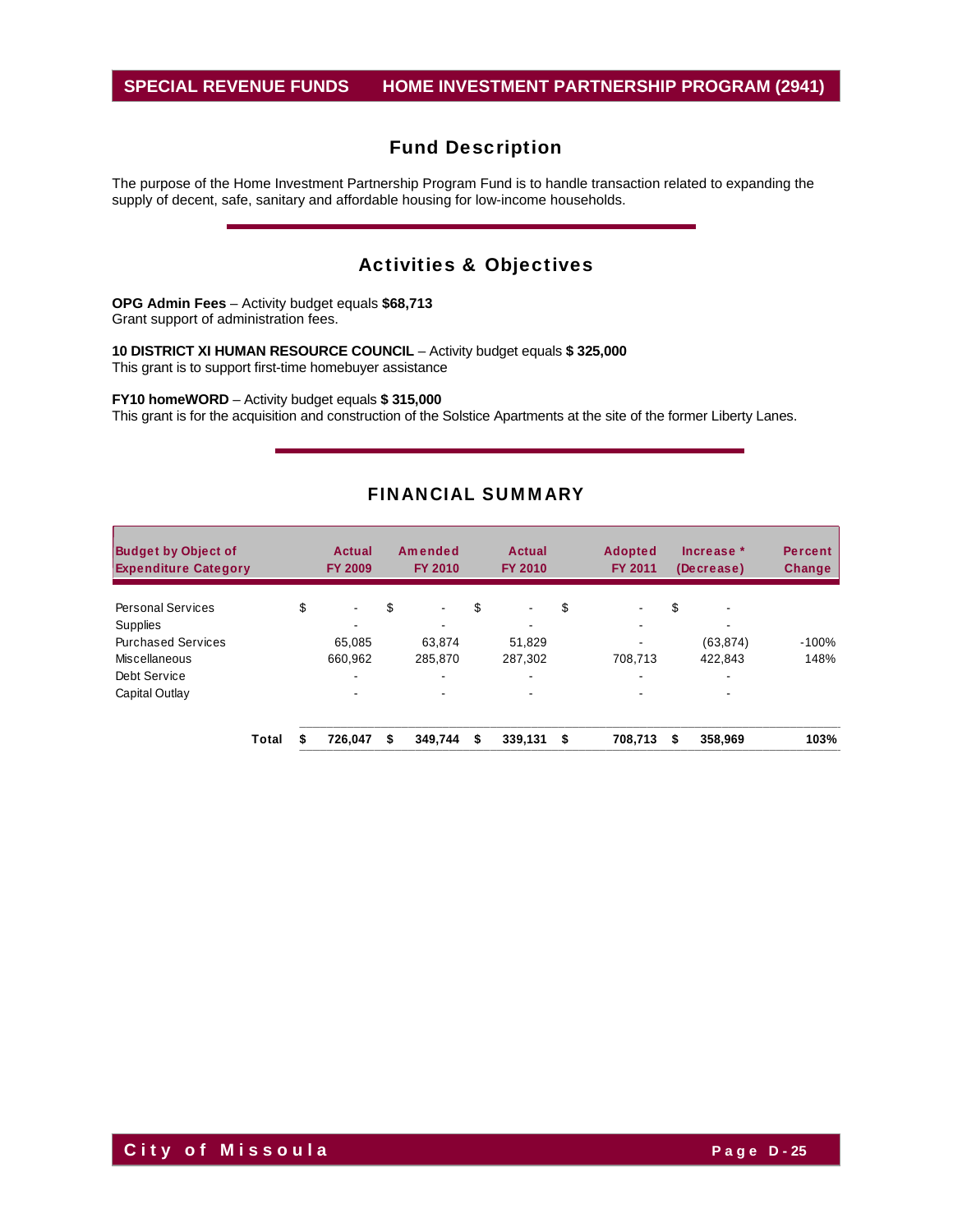The purpose of the American Dream Down-payment Initiative, ADDI Program Fund, is to assist low-income households to achieve first-time home ownership in the City of Missoula.

# Activities & Objectives

The ADDI funds are to be used specifically for down payment and closing cost assistance for first-time homebuyers, though a portion of the funds may also be used to rehabilitate homes that are being purchased. Only the minimum amount of assistance needed to enable the participant to purchase a home will be provided.

| <b>Budget by Object of</b><br><b>Expenditure Category</b> |       |    | Actual<br><b>FY 2009</b> | Amended<br><b>FY 2010</b> | <b>Actual</b><br><b>FY 2010</b> | <b>Adopted</b><br><b>FY 2011</b> |    | Increase $*$<br>(Decrease) | <b>Percent</b><br><b>Change</b> |
|-----------------------------------------------------------|-------|----|--------------------------|---------------------------|---------------------------------|----------------------------------|----|----------------------------|---------------------------------|
| <b>Personal Services</b>                                  |       | \$ | ۰                        | \$<br>۰.                  | \$<br>$\blacksquare$            | \$<br>٠                          | \$ | $\blacksquare$             |                                 |
| Supplies                                                  |       |    | ۰                        | $\blacksquare$            |                                 |                                  |    |                            |                                 |
| <b>Purchased Services</b>                                 |       |    |                          |                           |                                 | 12,846                           |    | 12,846                     |                                 |
| Miscellaneous                                             |       |    |                          | 10.000                    | $\overline{\phantom{a}}$        | $\blacksquare$                   |    | (10,000)                   | $-100%$                         |
| Debt Service                                              |       |    | ۰                        | ۰.                        | $\sim$                          | $\blacksquare$                   |    | ۰                          |                                 |
| Capital Outlay                                            |       |    | ۰                        | $\overline{\phantom{a}}$  | $\overline{\phantom{a}}$        |                                  |    | -                          |                                 |
|                                                           | Total | S  | ٠                        | \$<br>10,000              | \$<br>$\blacksquare$            | \$<br>12,846                     | £. | 2,846                      | 28%                             |

### FINANCIAL SUMMARY

**City of Missoula City of Missoula**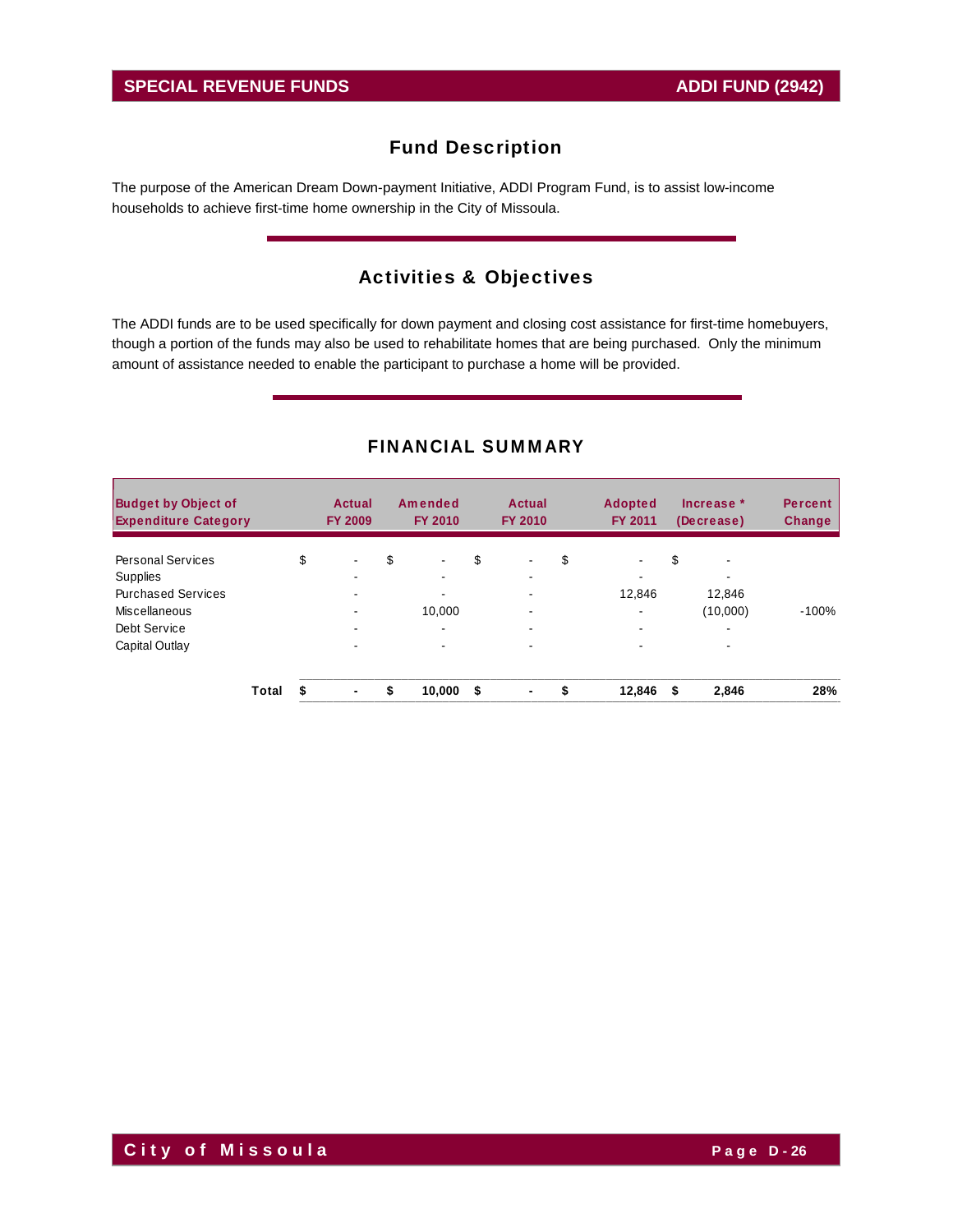The purpose of Neighborhood Stabilization Program (NSP) Fund is to acquire foreclosed, vacant or abandoned residential properties in the City of Missoula and redevelop them into affordable housing or other community enhancements.

# Activities & Objectives

The NSP grant is being used as partial funding to acquire property at 1311 E. Broadway, demolish the structures on that land, and construct 115 units of rental housing, most of which will be designated for low- and moderate income households in the City of Missoula.

| <b>Budget by Object of</b><br><b>Expenditure Category</b> |       |    | Actual<br><b>FY 2009</b> | Amended<br><b>FY 2010</b> | <b>Actual</b><br><b>FY 2010</b> | <b>Adopted</b><br><b>FY 2011</b> | Increase $*$<br>(Decrease) | <b>Percent</b><br>Change |
|-----------------------------------------------------------|-------|----|--------------------------|---------------------------|---------------------------------|----------------------------------|----------------------------|--------------------------|
| <b>Personal Services</b>                                  |       | \$ | ۰                        | \$<br>$\blacksquare$      | \$<br>٠                         | \$<br>$\blacksquare$             | \$<br>$\blacksquare$       |                          |
| Supplies                                                  |       |    | ۰.                       |                           |                                 |                                  |                            |                          |
| <b>Purchased Services</b>                                 |       |    |                          | 5,000,000                 | 2,335,941                       | 2,664,059                        | (2,335,941)                | $-47%$                   |
| Miscellaneous                                             |       |    | -                        | $\blacksquare$            | $\overline{\phantom{0}}$        | $\overline{\phantom{0}}$         | -                          |                          |
| Debt Service                                              |       |    | ۰                        |                           |                                 |                                  |                            |                          |
| Capital Outlay                                            |       |    |                          |                           |                                 |                                  |                            |                          |
|                                                           | Total | S  | ۰.                       | \$<br>5,000,000           | \$<br>2,335,941                 | \$<br>2.664.059                  | \$(2,335,941)              | $-47%$                   |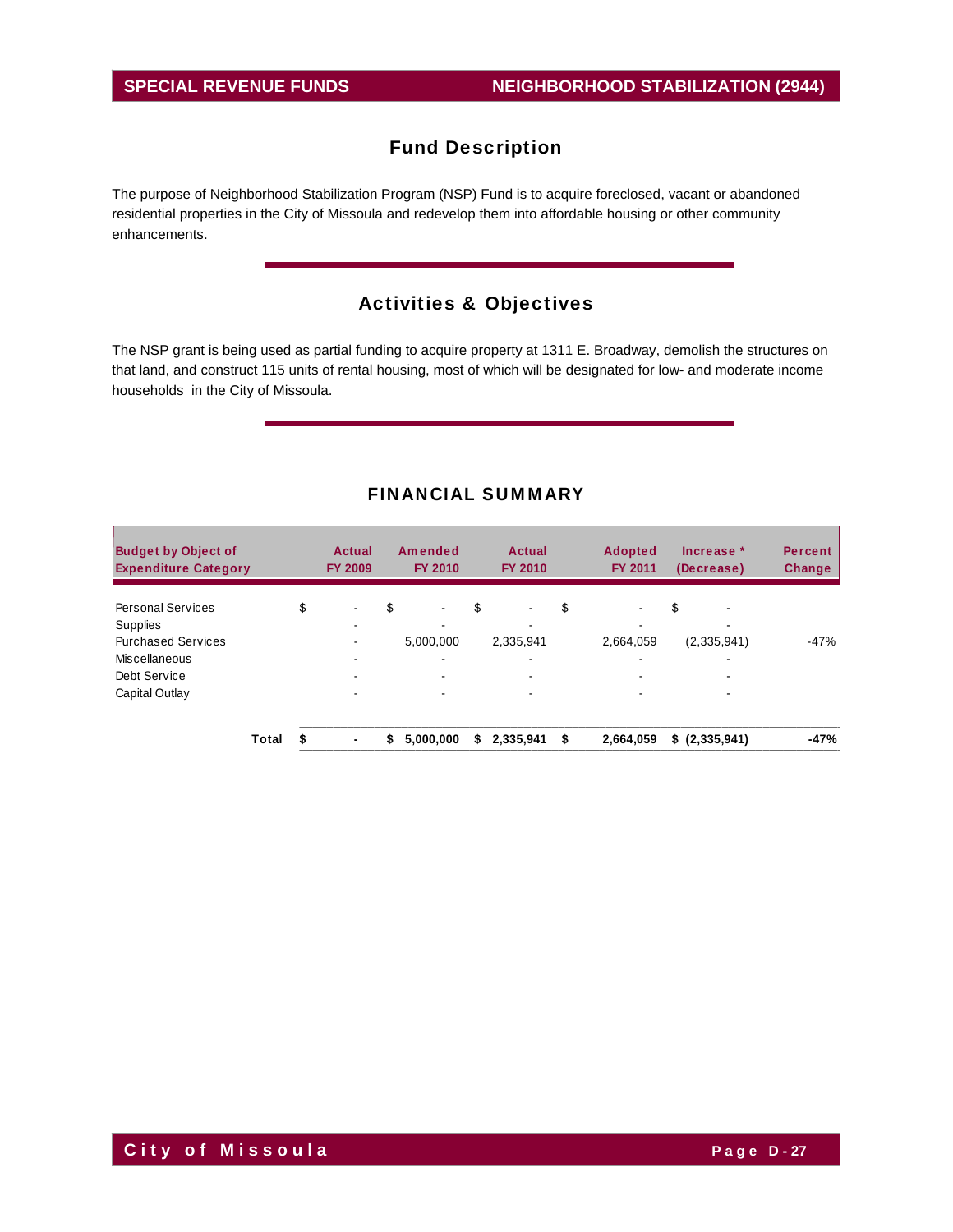Every six years, the United States Congress considers a transportation funding bill. This fund was created to accept Federal CMAQ, STPU, and CTEP grant funds set aside for the City of Missoula along with any matching money from other City Funds. These funds are expended for projects identified by the City's Capital Improvement Program (CIP) and approved by the State.

# Activities & Objectives

**Bicycle Commuter Network –** Activity budget equals **\$327,520** 

Create, expand and enhance trails along Milwaukee Railroad, Bitterroot Branch Trail (BBT) and the Clark Fork River corridors. Corridor acquisition is the #1 priority of the adopted 2001 Non-motorized Plan. This project enables a coordinated effort to acquire access to land, through purchases or easements. Development of selected areas would follow acquisition.

#### **Grant Creek Trail – Bicycle Commuter Network –** Activity budget equals **\$333,333**

The Grant Creek Trail is a biking and pedestrian trail starting from the north end of the current RMEF trail and ending at Snow Bowl Rd. (3/4 mi. from Ravine trailhead. This trail is urgently required to alleviate unsafe conditions and provide non-motorized means of travel. Grant Creek Rd. is a busy, shoulder-less, winding road with 45 mph speeds used by bicyclists and pedestrians. This trail would connect to Rattlesnake Creek via Ravine Trail.

#### **Milwaukee RR Trail West – Bicycle Commuter Network**– Activity budget equals **\$303,157**

This project will create a central trail along the old Milwaukee railroad corridor. Corridor acquisition is the number 1 priority followed by development of selected areas.

| <b>Budget by Object of</b><br><b>Expenditure Category</b> |       | Actual<br><b>FY 2009</b> | Amended<br><b>FY 2010</b> | Actual<br><b>FY 2010</b> | <b>Adopted</b><br><b>FY 2011</b> | Increase *<br>(Decrease) | <b>Percent</b><br>Change |
|-----------------------------------------------------------|-------|--------------------------|---------------------------|--------------------------|----------------------------------|--------------------------|--------------------------|
| <b>Personal Services</b>                                  |       | \$<br>$\blacksquare$     | \$<br>$\blacksquare$      | \$<br>$\blacksquare$     | \$<br>$\blacksquare$             | \$                       |                          |
| <b>Supplies</b>                                           |       |                          |                           |                          |                                  |                          |                          |
| <b>Purchased Services</b>                                 |       |                          |                           |                          |                                  | ۰                        |                          |
| Miscellaneous                                             |       |                          | -                         | $\overline{\phantom{0}}$ | -                                | -                        |                          |
| Debt Service                                              |       |                          |                           |                          |                                  |                          |                          |
| Capital Outlay                                            |       | 360.220                  | 3,080,255                 | 316.641                  | 651.200                          | (2,429,055)              | $-79%$                   |
|                                                           | Total | 360.220                  | \$<br>3.080.255           | \$<br>316.641            | \$<br>651.200                    | \$(2,429,055)            | -79%                     |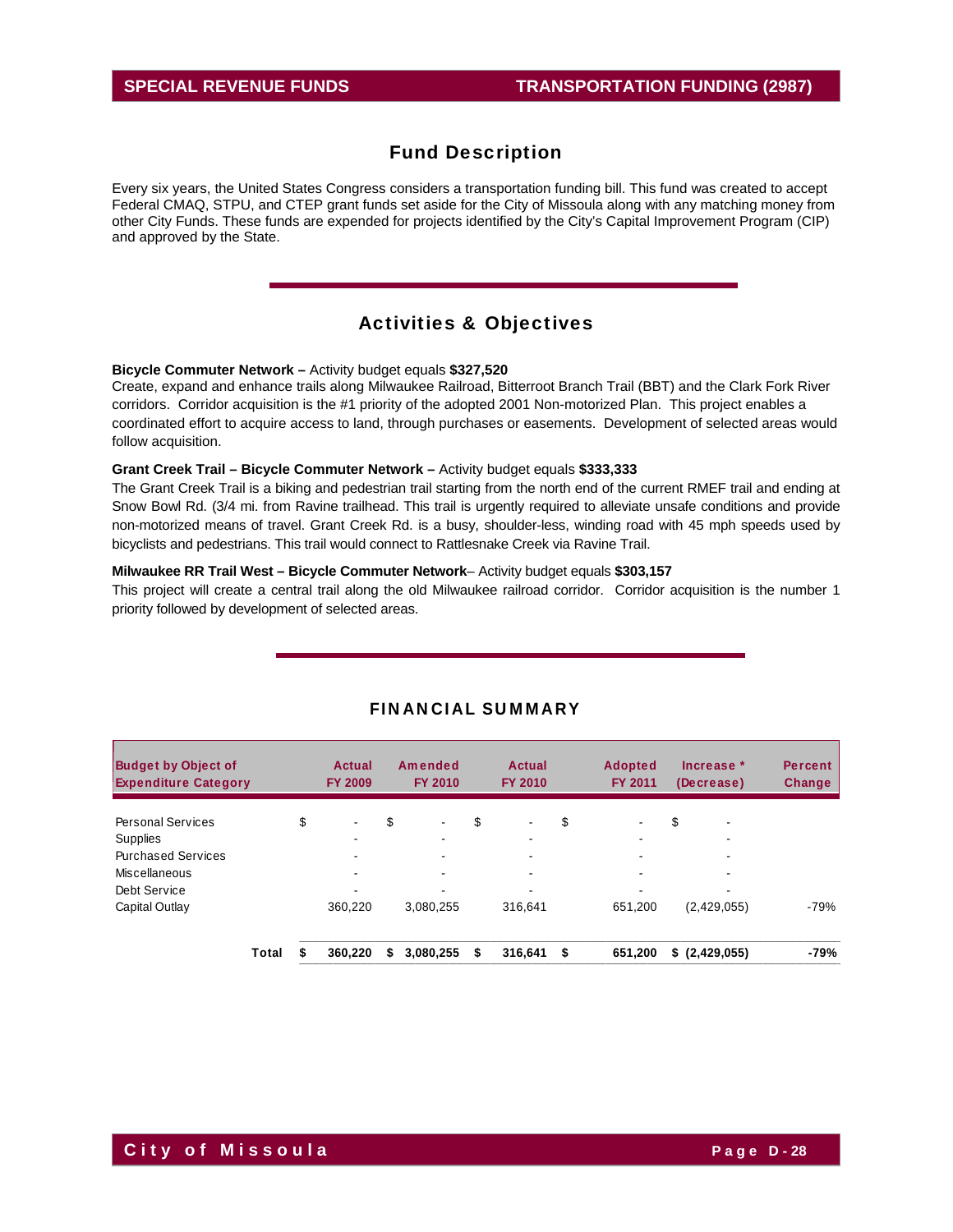This fund exists to receive and expend a variety of grant and donation funds.

# Activities & Objectives

#### **Wapikiya Neighborhood Council** - Activity budget equals **\$ 1,570**

This is a carryover of funds from FY05 for the Wapikiya Neighborhood council.

#### **Miscellaneous Grants and Donations** - Activity budget equals **\$ 40,000**

The \$ 40,000 is for an appropriation and spending authority for any donations that the City receives.

### **Traffic Safety Grants (Seat Belts and Capital Outlay)** - Activity budget equals **\$58,596**

 The City has applied to receive a grant from the State of Montana to purchase equipment. The City has applied for a traffic safety grant to enforce seatbelt safety. This will also be used to cover overtime costs for seatbelt enforcement as well as fuel for vehicles.

#### **Bulletproof Vest Grant** - Activity budget equals **\$ 10,500**

This program provides for a fifty (50%) percent reimbursement of bullet proof vests for law enforcement officers through the Bulletproof Vest Grant Partnership Program.

### **County DUI Task Force Grant** – Activity budget equals **\$10,775**

Funds provided by the Missoula County DUI Task Force enable officers to work overtime shifts in the enforcement of impaired driving laws. Funds also provide equipment and training to enhance the department's ability to enforce impaired driving laws.

#### **Underage Drinking Enforcement Grant** - Activity budget equals **\$48,285**

The City of Missoula has received for a grant from the Montana Board of Crime Control that will enable the Police Department to continue underage drinking enforcement, party patrols and compliance checks.

#### **Drug Task Force Grant (HIDTA) -** Activity budget equals **\$137,706**

The City of Missoula is the fiscal agent for a Federal, State, County and Municipal task force called the High Intensity Drug Trafficking Area Task Force. This task force has been in existence since FY'03.

#### **CHRP Grant** – Activity budget equals **\$ 548,289**

The "COPS Hiring Recovery Program" (CHRP) provides funding directly to law enforcement agencies to hire and/or rehire career law enforcement officers in an effort to create and preserve jobs, and to increase their community policing capacity and crime prevention efforts.

#### **ICAC Grant**- Activity budget equals **\$ 483,791**

 Internet Crimes Against Children (ICAC) provides funding to help local law enforcement agencies enhance their investigative response to offenders who use the Internet, online communication systems, or other computer technology to sexually exploit children.

#### **County Cops in Shops** – Activity budget equals **\$5,387**

Funds provided by the Missoula County DUI Task Force and the Montana Department of Transportation enable officers to work overtime with retail alcohol providers to enforce underage drinking laws and train retail alcohol outlets on their ability to recognize underage citizens attempting to purchase alcohol.

#### **Anti-Graffiti** – Activity budget equals **\$5,000**

Funds provided by grants and donations provided to Missoula Police Department enable the volunteer program to purchase supplies needed to paint over graffiti.

#### **COPS Technology X2** – Activity budget equals **\$1,043,592**

Fund provided by the Department of Justice, COPS Office enable the Missoula Police Department to increase its effectiveness and efficient. It also enhances the technological capacity of our department to assist in problem solving and other community policing activities.

#### **Fire Explorers Program** - Activity budget equals **\$1,650**

The Fire Explorer Program, in conjunction with the Boy Scouts of America, offers young adults real life experiences, training and exposure to the career opportunities available in the fire service.

# **City of Missoula** Page D-29 **Page D-29**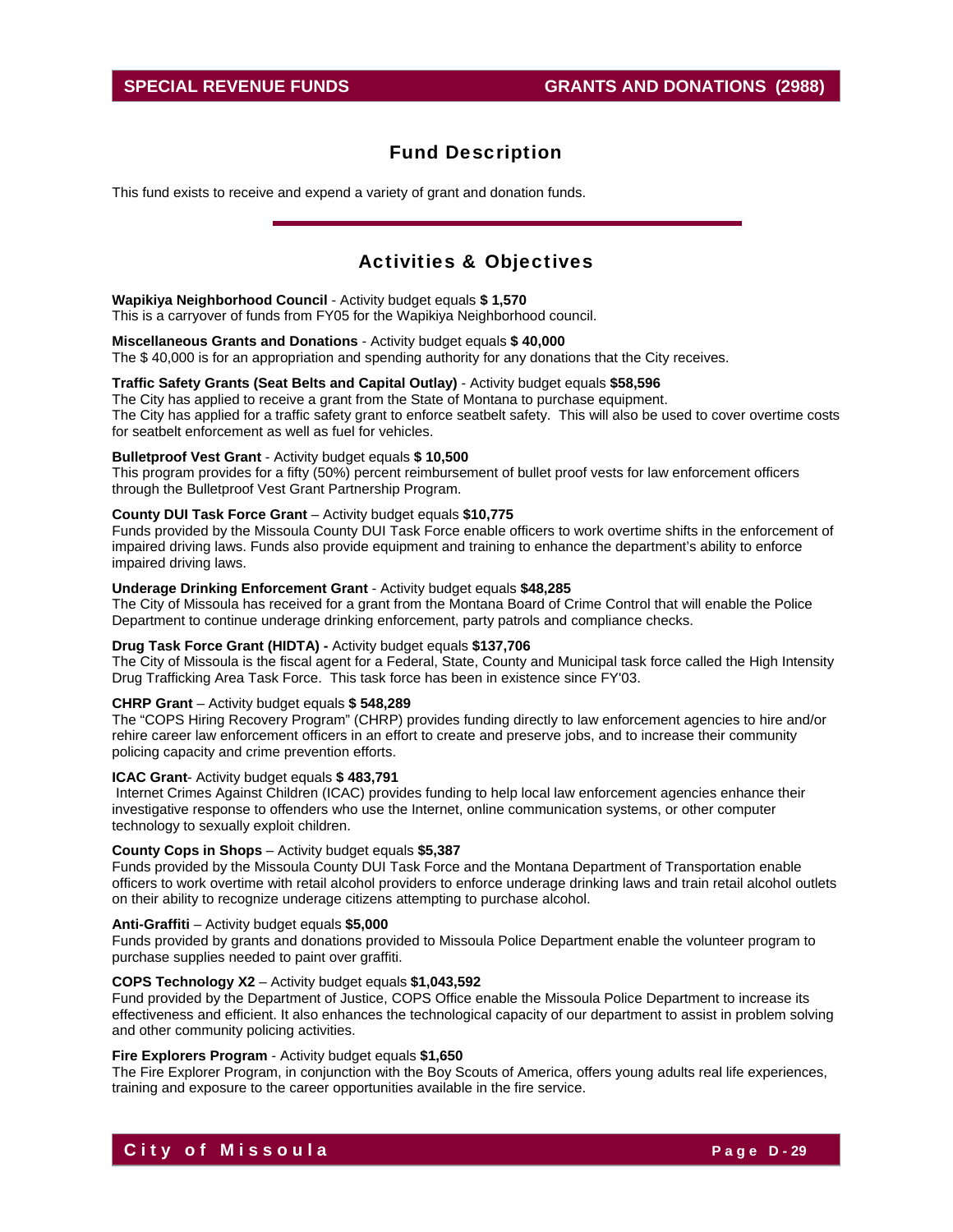### **SPECIAL REVENUE FUNDS GRANTS AND DONATIONS (2988)**

#### **Combat Challenge** - Activity budget equals **\$4,092**

The Scott Firefighter Combat Challenge attracts hundreds of U.S. and Canadian municipal fire departments each year at more than 25 regional competitions worldwide. The Challenge seeks to encourage firefighter fitness and demonstrate the profession's rigors to the public - wearing full bunker gear breathing apparatus, pairs of competitors simulate the physical demands of real-life firefighting by performing a linked series of five tasks including: climbing the 5-story tower, hoisting, chopping, dragging hoses and rescuing a life-sized, 175 lb. "victim" as they race against themselves, their opponent and the clock. MFD has been competing in the Firefighter Combat Challenge since 1994 - a combined Missoula Fire Department & Missoula Rural Fire District team won the world championship in 1997 and MFD won the title again in 2001. MFD's 2001 team time (4:19.33) still stands as the current World Record. These donated funds provide the Missoula Fire Department Combat Challenge team the opportunity to train and travel to compete in a regional competition and, if the team qualifies, at the World Championship.

#### **Fort Missoula Roads** - Activity budget equals **\$24,822**

As a condition of accepting responsibility for maintaining the infrastructure at Fort Missoula, the U.S. Army provided the City with these funds to improve the condition of the roads at Fort Missoula

#### **Brownfield's Cleanup RLF** - Activity budget equals **\$949,993**

This Environmental Protection Agency grant is matched with \$200,000 from the Missoula Area Economic Development Corporation, and will enable the City to make cleanup loans and a limited number of cleanup grants to eligible owners of Brownfield's sites within Missoula County.

#### **Brownfield's Cleanup ARRA** - Activity budget equals **\$886,539**

This grant will enable the City to make cleanup loans and a limited number of cleanup grants to eligible owners of Brownfield's sites within Missoula County.

#### **BIAS Crime Campaign** – Activity budget equals **\$10,903**

 The Missoula Police Department and Communications Office formed partnerships with community organizations and businesses on a public campaign to encourage people who believe they are victims of crimes based in bias and discrimination to report those crimes. The first phase focused on sexual orientation. Subsequent phases of the campaign will focus on other minorities.

| <b>Budget by Object of</b><br><b>Expenditure Category</b> |       | Actual<br><b>FY 2009</b> |   | Amended<br><b>FY 2010</b> |   | Actual<br><b>FY 2010</b> |    | <b>Adopted</b><br><b>FY 2011</b> | Increase *<br>(Decrease) | <b>Percent</b><br>Change |
|-----------------------------------------------------------|-------|--------------------------|---|---------------------------|---|--------------------------|----|----------------------------------|--------------------------|--------------------------|
| <b>Personal Services</b>                                  |       | \$<br>69.438             | S | 273.680                   | S | 533.540                  | S  | 987,675                          | \$<br>713.995            | 261%                     |
| Supplies                                                  |       | 69.805                   |   | 102.292                   |   | 42.185                   |    | 81.888                           | (20.404)                 | $-20%$                   |
| <b>Purchased Services</b>                                 |       | 119.751                  |   | 270.606                   |   | 96,152                   |    | 911.262                          | 640.656                  | 237%                     |
| Miscellaneous                                             |       | 60.358                   |   | 741.948                   |   | 90.137                   |    | 2.226.343                        | 1.484.395                | 200%                     |
| Debt Service                                              |       |                          |   |                           |   | $\blacksquare$           |    |                                  |                          |                          |
| Capital Outlay                                            |       | 92.161                   |   | 323.527                   |   | 73.622                   |    | 70.322                           | (253, 205)               | $-78%$                   |
|                                                           | Total | 411,513                  | S | 1,712,053                 | S | 835,636                  | \$ | 4.277.490                        | \$<br>2,565,437          | 150%                     |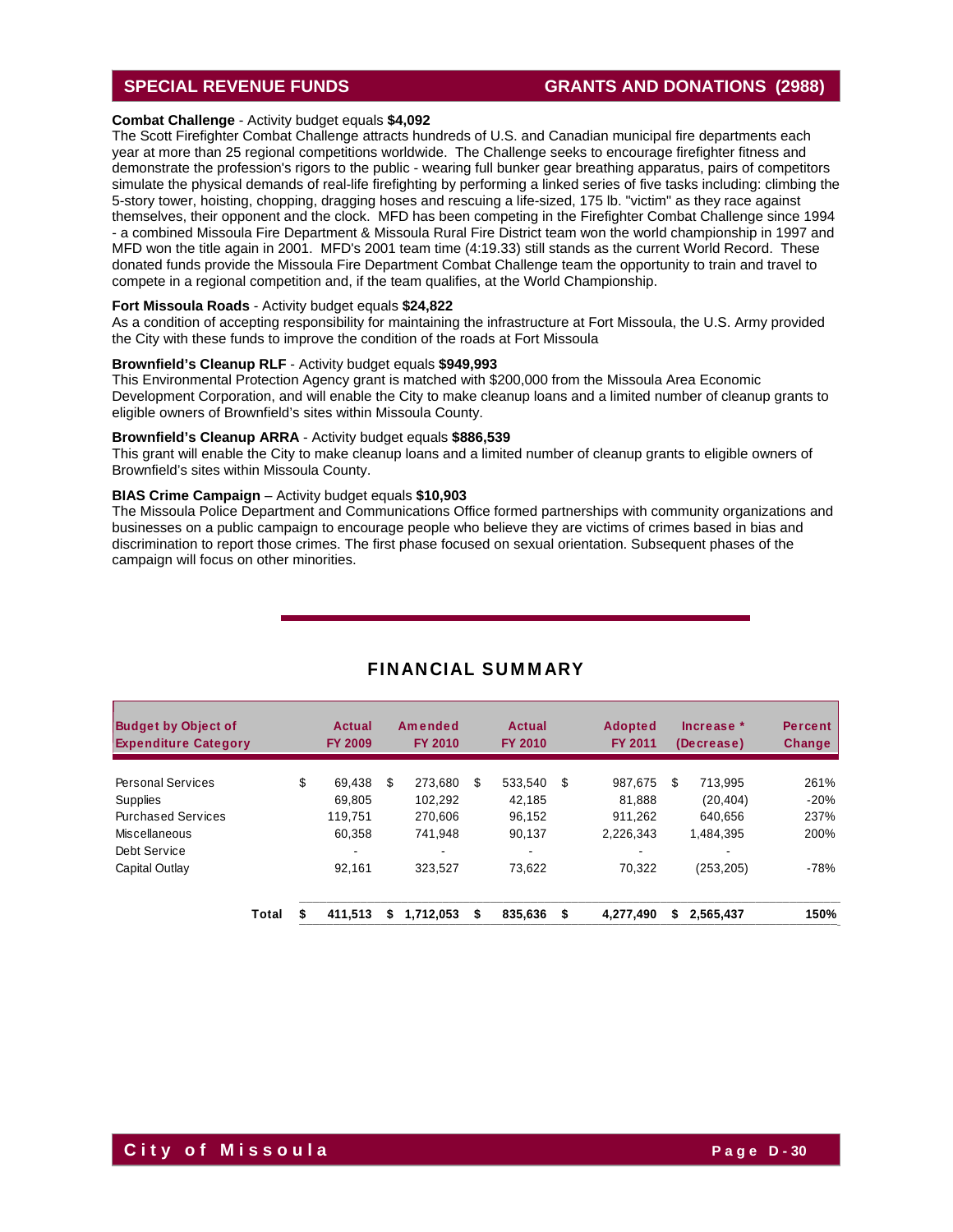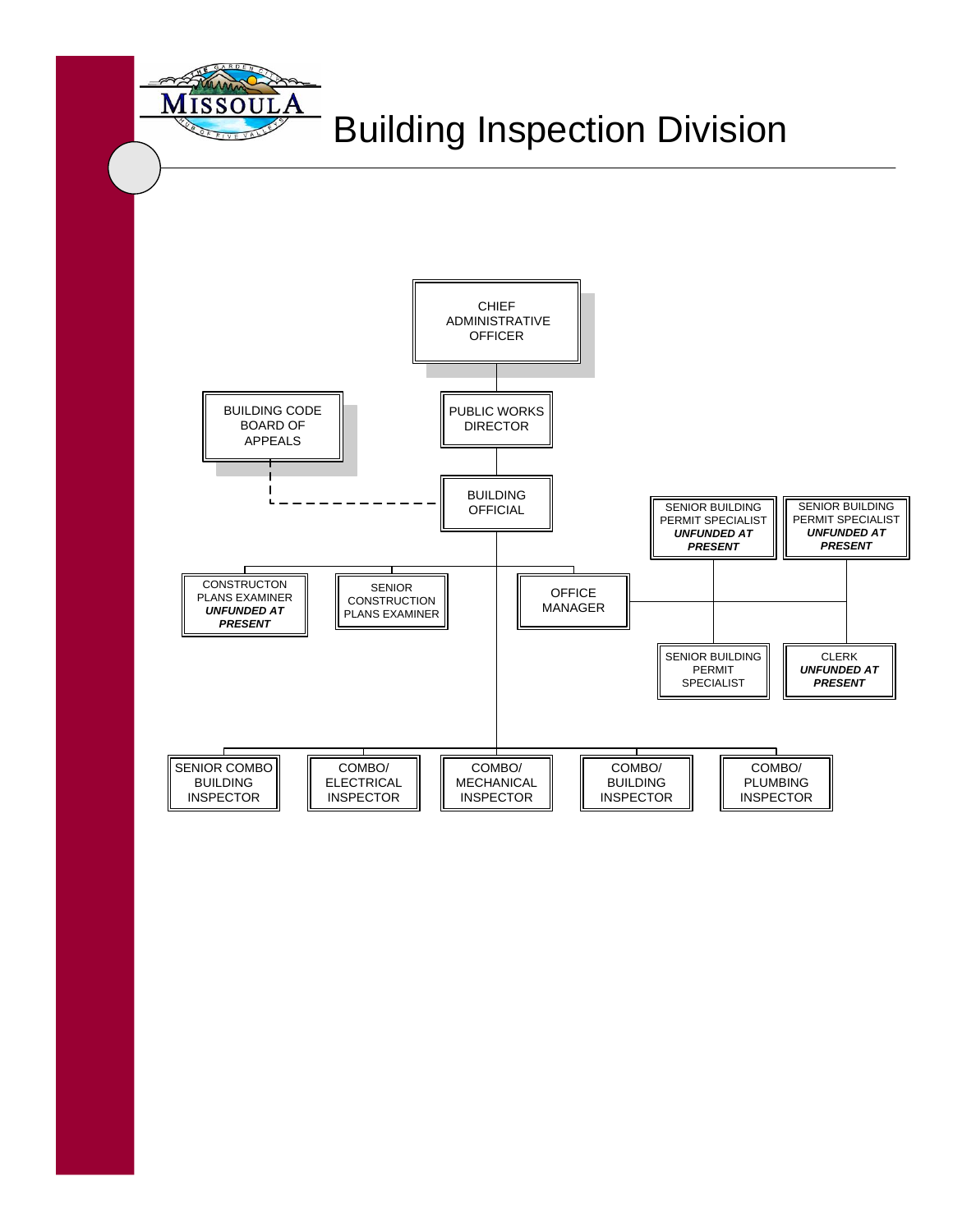### Program Description

The Building Inspection Division of the Public Works Department is certified by the State for the purpose of administering and enforcing building regulations in the City of Missoula. The regulations used are the codes which are adopted by the State Department of Commerce and the Missoula City Council.

# City Council Strategic Goals & Department's Implementation Strategy

The City Council established a set of Strategic Goals for city government. Listed below are the Council's goals, followed by the methods by which the Building Inspection Department is striving to fulfill the Council's goals.

#### **Goal 1, Organization management, Year 2012 completion, Strategy: Increase organization responsiveness internally and externally**

- Continue researching the addition and potential implementation of more complex online permits.
- Develop a system (mail merge, etc.) with the permit software that will enable us to contact all properties which have not been closed out as "approved" in order to inspect and close the projects on a weekly to biweekly basis. Continue to work with the property owners and contractors to close out their projects.

#### **Goal 2, Community Livability, Year 2012 completion, Strategy: Growth management**

- Continue to pursue the approval to televise Public Service Announcements (PSAS) for television and public information / education from the International Code Council (ICC).
- Continue training and cross training inspectors to maximize efficiency.

### Goals & Objectives

- To provide minimum standards to safeguard life or limb, health, property and public welfare by regulating and controlling the design, construction, quality of materials, use and occupancy, location and maintenance of all buildings within the jurisdictional area.
- To provide uniform enforcement of the codes to all construction, alteration, moving, demolition, repair and the use of any building or structure within the jurisdictional area.
- To permit the use of modern materials and methods of design, when the material or method of work offered is, for the purpose intended, at least the equivalent of that prescribed in the code in suitability, strength, effectiveness, fire resistance, durability, safety and sanitation.
- To ensure that new buildings are accessible for the handicapped as required in the codes and that the buildings are designed to also comply with the requirements to conserve energy.
- Inspect all existing buildings which are deemed to be a Public Nuisance and abate the recognized violations.
- Review all residential building plans for building code compliance within five working days of receipt from other departments Target: 70% reviewed within five working days. (These figures do not include Express Permits.)
- Review all multi-family, commercial and industrial building plans for building code compliance within ten working days of receipt from other agencies. Target: 70% reviewed within ten working days.
- Using the computerized permitting process, along with file access, in order to provide closer monitoring of the inspection procedure to provide better management of the Permitted Projects.
- To continue cataloging and filing older permit records (pre 1993) for easier access.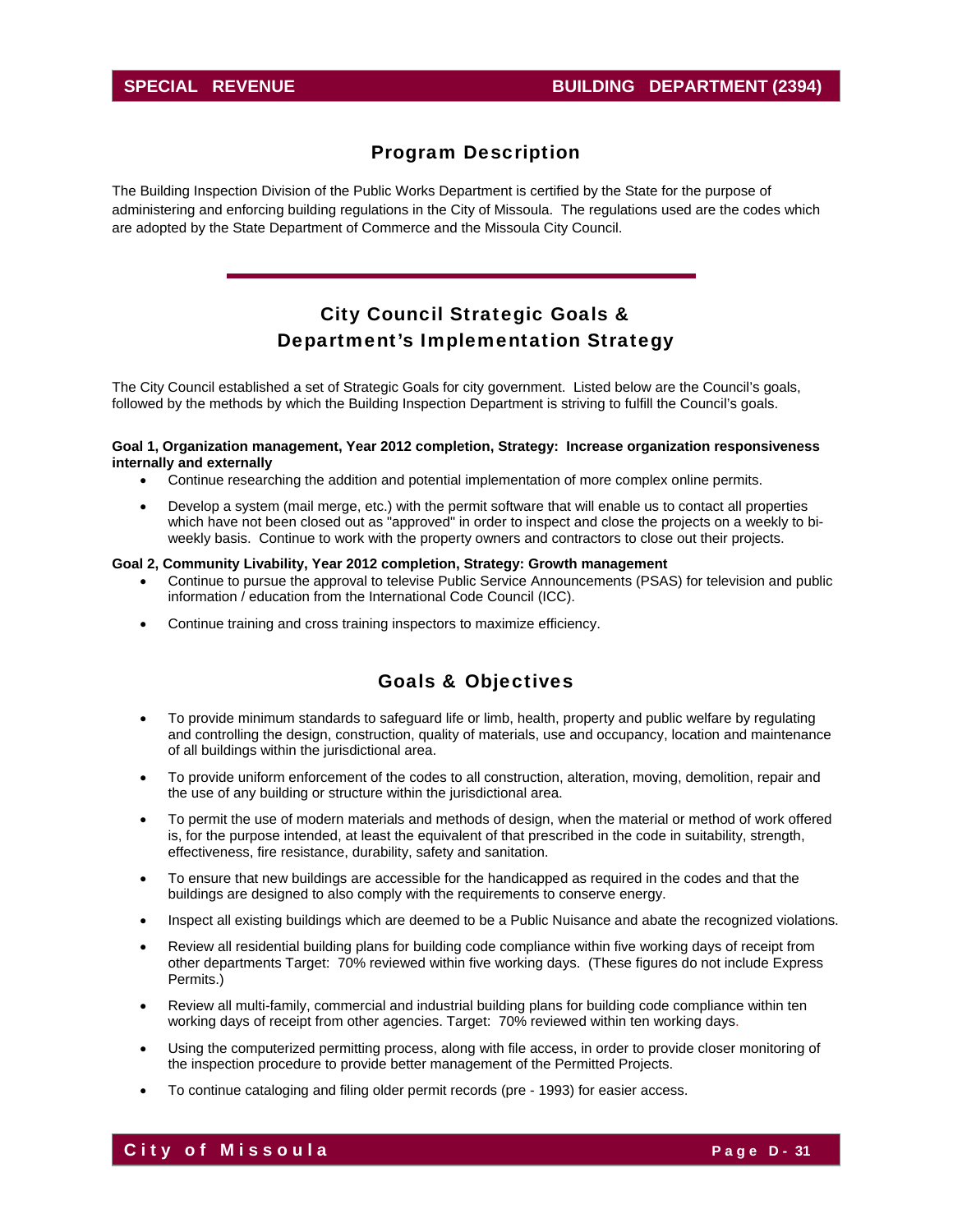- To continue code training on the most recently adopted and/or amended code by the state.
- To continue to microfilm all permits, inspection results and associated information as required by state law.
- To ensure that existing buildings are maintained in a safe manner in accordance with maintenance codes.
- To continue to inspect new businesses for code compliance prior to issuance of a business license, changes in use, and state liquor license applications.
- To respond, with the Fire Department, to inspect all new business and state liquor license applications.

| <b>Budget by Object of</b><br><b>Expenditure Category</b> |    | Actual<br><b>FY 2009</b> |    | Amended<br><b>FY 2010</b> |   | Actual<br><b>FY 2010</b> |    | <b>Adopted</b><br><b>FY 2011</b> | Increase *<br>(Decrease) |         | <b>Percent</b><br><b>Change</b> |
|-----------------------------------------------------------|----|--------------------------|----|---------------------------|---|--------------------------|----|----------------------------------|--------------------------|---------|---------------------------------|
| <b>Personal Services</b>                                  | \$ | 702.048                  | \$ | 604.413                   | S | 587.651                  |    | 600.207                          | \$                       | (4,206) | -1%                             |
| <b>Supplies</b>                                           |    | 19.825                   |    | 22.732                    |   | 21,010                   |    | 23.288                           | S                        | 556     | 2%                              |
| <b>Purchased Services</b>                                 |    | 55.228                   |    | 65.102                    |   | 51.345                   |    | 67.952                           | S                        | 2,850   | 4%                              |
| <b>Miscellaneous</b>                                      |    | 229,536                  |    | 176.144                   |   | 180.913                  |    | 176.144                          | S                        |         | 0%                              |
| Debt Service                                              |    | -                        |    |                           |   | $\blacksquare$           |    |                                  | S                        | ۰       |                                 |
| Capital Outlay                                            |    | 3.284                    |    | 2.100                     |   | 1.152                    |    | 2,100                            | S                        |         | 0%                              |
| Total                                                     | S  | 1.009.921                | \$ | 870.491                   | S | 842.071                  | \$ | 869,691                          | \$                       | (800)   | 0%                              |

### FINANCIAL SUMMARY

# STAFFING SUMMARY

| <b>Title</b>                      | Actual<br><b>FY 2008</b> | Actual<br><b>FY 2009</b> | Actual<br><b>FY 2010</b> | <b>Proposed</b><br><b>FY 2011</b> |
|-----------------------------------|--------------------------|--------------------------|--------------------------|-----------------------------------|
| <b>BUILDING OFFICIAL</b>          | 1.00                     | 1.00                     | 1.00                     | 1.00                              |
| SENIOR CONSTRUCTION PLANS EXAI    | 1.00                     | 1.00                     | 1.00                     | 1.00                              |
| CONSTRUCTION PLANS EXAMINER       |                          |                          |                          | $\blacksquare$                    |
| COMBO/ELECTRICAL INSPECTOR        | 1.00                     | 1.00                     | 1.00                     | 1.00                              |
| COMBO/PLUMBING INSPECTOR          | 1.00                     | 1.00                     | 1.00                     | 1.00                              |
| COMBO/BUILDING INSPECTOR          |                          |                          | 1.00                     | 1.00                              |
| SENIOR COMBO/MECHANICAL INSPEC    | 1.00                     | 1.00                     | 1.00                     | 1.00                              |
| SENIOR COMBO/BUILDING INSPECTOR   | 1.00                     | 1.00                     | 1.00                     | 1.00                              |
| SENIOR COMBO/BUILDING INSPECTOR   | 1.00                     | 1.00                     |                          |                                   |
| SENIOR COMBO/BUILDING INSPECTOR   | 1.00                     | 1.00                     |                          |                                   |
| SENIOR COMBO/BUILDING INSPECTOR   |                          |                          |                          | ٠                                 |
| OFFICE MANAGER                    | 1.00                     | 1.00                     | 1.00                     | 1.00                              |
| SENIOR BUILDING PERMIT SPECIALIST | 1.00                     | 1.00                     | 1.00                     | 1.00                              |
| SENIOR BUILDING PERMIT SPECIALIST | 1.00                     | 1.00                     |                          |                                   |
| SENIOR BUILDING PERMIT SPECIALIST | 1.00                     | 1.00                     |                          | $\blacksquare$                    |
| PERMIT TECHNICIAN                 | 1.00                     | 1.00                     |                          |                                   |
| <b>CLERK</b>                      | 0.34                     |                          |                          |                                   |
|                                   |                          |                          |                          |                                   |
| <b>Total</b>                      | 13.34                    | 13.00                    | 9.00                     | 9.00                              |